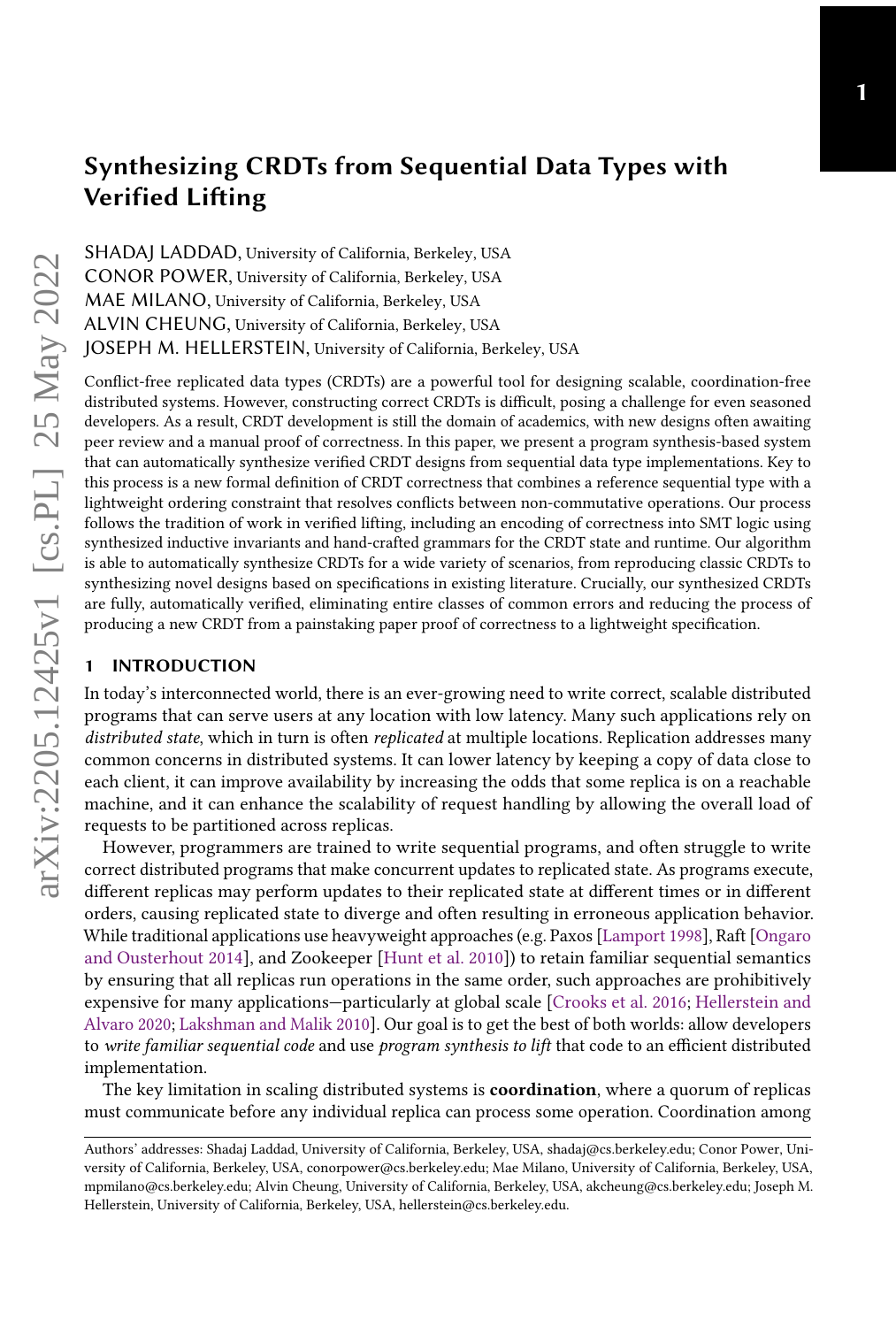a quorum ensures that all replicas agree upon the order of execution, allowing each replica to delay the application of early-arriving operations, which, if applied eagerly, would lead to divergence. However, coordination negates the benefits of replication, as operations issued to single replicas may now involve high-latency communication with other nodes. Thus, avoiding coordination has become a popular approach in the design of modern distributed systems [\[Cheung et al.](#page-23-1) [2021;](#page-23-1) [DeCandia et al.](#page-24-4) [2007\]](#page-24-4).

One of the most promising tools for designing coordination-free programs is the use of conflictfree replicated data types (CRDTs) [\[Shapiro et al.](#page-25-1) [2011b\]](#page-25-1). Rather than relying on explicit coordination to decide the order in which operations execute, CRDTs instead choose to limit their operations to only those which commute; if all replicas of a CRDT see the same set of operations, then that CRDT will always converge to the same state, eliminating the threat of permanent replica divergence. As a result, the system will eventually reach a consistent state at each replica. For applications that can accommodate this eventual consistency [\[Vogels](#page-25-2) [2009\]](#page-25-2), CRDTs enable truly coordination-free state replication. CRDT interpretations of traditional sequential datatypes, including shopping carts, maps, sets, and logs, have found wide adoption in both academia [\[Kleppmann](#page-24-5) [and Beresford](#page-24-5) [2017;](#page-24-5) [Weiss et al.](#page-25-3) [2009\]](#page-25-3) and industry [\[Hoff](#page-24-6) [2014;](#page-24-6) [Klophaus](#page-24-7) [2010;](#page-24-7) [Roestenburg et al.](#page-25-4) [2016\]](#page-25-4).

Such CRDTs are hard to specify, as the corresponding traditional data structures' operations are often not commutative. For example, one may wish to replicate a set data structure that supports both additions and removals, despite the fact that addition and removal operations on the same element are order-sensitive. The desire to share such data types has given rise to a class of CRDTs that almost match the behavior of a sequential data type, but with a twist. For example, remove operations will "appear" to evaluate before concurrent add operations in the add-wins set, regardless of the order in which those operations arrive at each replica. These semantic differences make such CRDTs hard to verify [\[Gomes et al.](#page-24-8) [2017\]](#page-24-8). Moreover, these CRDTs require complex logic to compactly represent both state and operations while ensuring that replicas ultimately converge.

In this paper, we simplify the process of CRDT creation by leveraging **verified lifting** [\[Kamil](#page-24-9)] [et al.](#page-24-9) [2016\]](#page-24-9). Using program synthesis techniques, we automatically lift annotated implementations of sequential data types in languages like C/C++ to full implementations of behaviorally equivalent CRDTs. These sequential data types look like standard data structures in traditional software, are not restricted to certain types of logic, and do not need to satisfy any convergence properties. Users annotate the sequential specification derived from these data types with a simple sorting function, which defines the order in which conflicting operations should *appear* to occur. For example, in a set data structure, such a sorting function may choose to order removal operations before all concurrent addition operations, specifying the semantics of an add-wins set.

We then *automatically verify* these generated CRDTs against a combination of the sequential semantics and a user-specified conflict resolution policy. Crucially, such policies are easy to specify, requiring only a handful of lines in all our examples. We design multiple SMT encodings of our correctness conditions that allow us to quickly prune the CRDT search space or perform unbounded verification that fully proves correctness. By automating the process of verifying a candidate design, we can generate complete implementations of the CRDT's state, operations, and queries without any user intervention.

CRDT designs can be split into two categories: op-based CRDTs and state-based CRDTs. In this paper, we synthesize state-based CRDTs (CvRDTs), as these can be deployed in more environments and can always be translated to op-based CRDTs if necessary [\[Shapiro et al.](#page-25-5) [2011a\]](#page-25-5). State-based CRDTs are defined by a datatype representing their state, and an associative, commutative, and idempotent (ACI) merge function, which determines how replicas are combined to reach convergence. This combination forms a join-semilattice, with the merge function serving as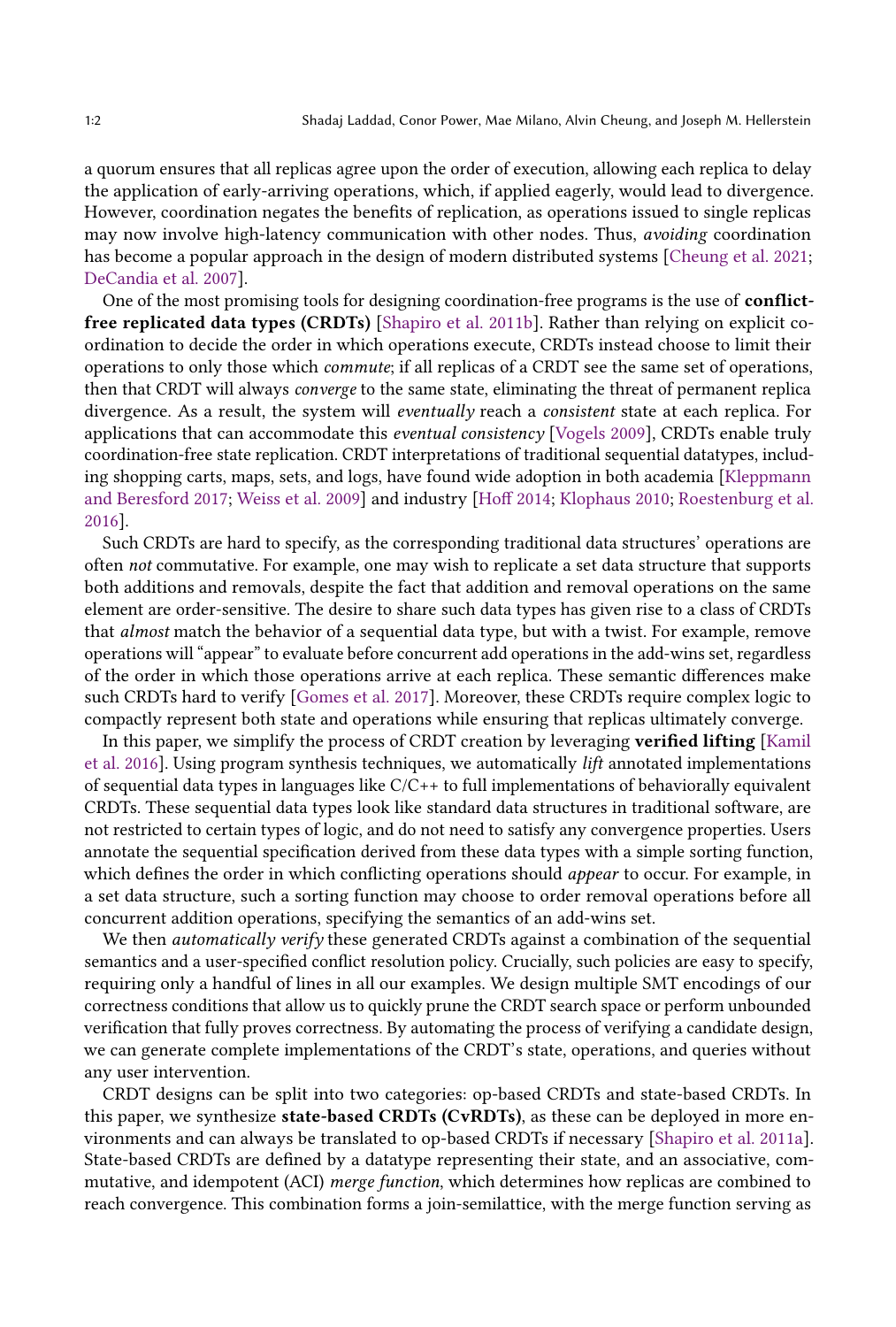the join. Early papers describe complex designs, but it has been subsequently observed that these CRDTs (and more) can be assembled via composition of simple join-semilattices on sets, integers, or Booleans [\[Conway et al.](#page-23-2) [2012\]](#page-23-2). We leverage this approach in the context of synthesis. By limiting the space of state types we search to only compositions of join-semilattices, we are able to achieve convergence—normally the most difficult property of CRDTs to verify—entirely by construction.

With this intuition, we introduce new algorithms for searching the space of possible CRDT implementations, including the state representation of the CRDT, operations defined on it, and the queries by which its state may be observed. This includes grammars for runtime logic that we search with a Syntax-Guided Synthesis engine [\[Alur et al.](#page-23-3) [2013\]](#page-23-3) and a parallelized enumerative search over compositions of semilattices for the state type of the CRDT. Our end-to-end synthesis algorithm is able to automatically generate a variety of practical, provably correct CRDT designs for a wide range of specifications.

To summarize, we make the following contributions:

- We develop a definition of CRDT correctness in terms of their operations and queries, and demonstrate how users can specify the behavior of CRDTs by combining a sequential data type with ordering constraints that dictate how conflicting non-commutative operations should be applied in a consistent manner (Section [3\)](#page-4-0).
- We introduce an SMT encoding of our correctness conditions that enables automated verification of CRDTs against sequential data types with ordering constraints, along with a bounded variant of the encoding that enables efficient pruning of the program search space (Section [4\)](#page-6-0).
- We design a synthesis algorithm that efficiently searches semilattice compositions for the internal state of the CRDT, creates grammars for runtime components that guarantee convergence, and applies syntax-guided synthesis to generate both the core logic and invariants that prove correctness over unbounded executions (Section [5\)](#page-9-0).
- We describe a practical implementation of our synthesis algorithm, including the details of how we automatically generate verification conditions from sequential data type implementations in C/C++ and optimize performance by synthesizing several candidate CRDTs in parallel (Section [6\)](#page-15-0).
- We demonstrate how our algorithm can automatically lift sequential data types into practical CRDTs, and generate alternative designs with behavior equivalent to human-designed CRDTs in existing literature by searching through the space of state structures (Section [7\)](#page-17-0)

#### 2 MOTIVATING EXAMPLE

The distributed shopping carts problem was made popular by Amazon Dynamo [\[DeCandia et al.](#page-24-4) [2007\]](#page-24-4) as an essential business problem with a clever coordination-free solution. In the original formulation of this problem, we track a mapping of items to non-negative counts representing how many of that item are in the cart. Users can interact with the shopping cart by requesting insertions and removals of items. The cart can also be queried to determine the count of each item during a checkout procedure. Our goal is to replicate a single shopping cart across many distributed nodes to improve fault tolerance, while ensuring eventual consistency so that the accumulated states on any node can be used during checkout to identify the complete cart.

Let us focus on a simplified version of this problem, where each item can only be in the cart at most once—effectively simplifying the cart to a set of items. A developer without a distributed systems background could attempt to implement this as a replicated data type by having the insertions, removals, and queries all operate on a standard hash-set. However, if we deploy this in a distributed setting, we will immediately start to see consistency issues.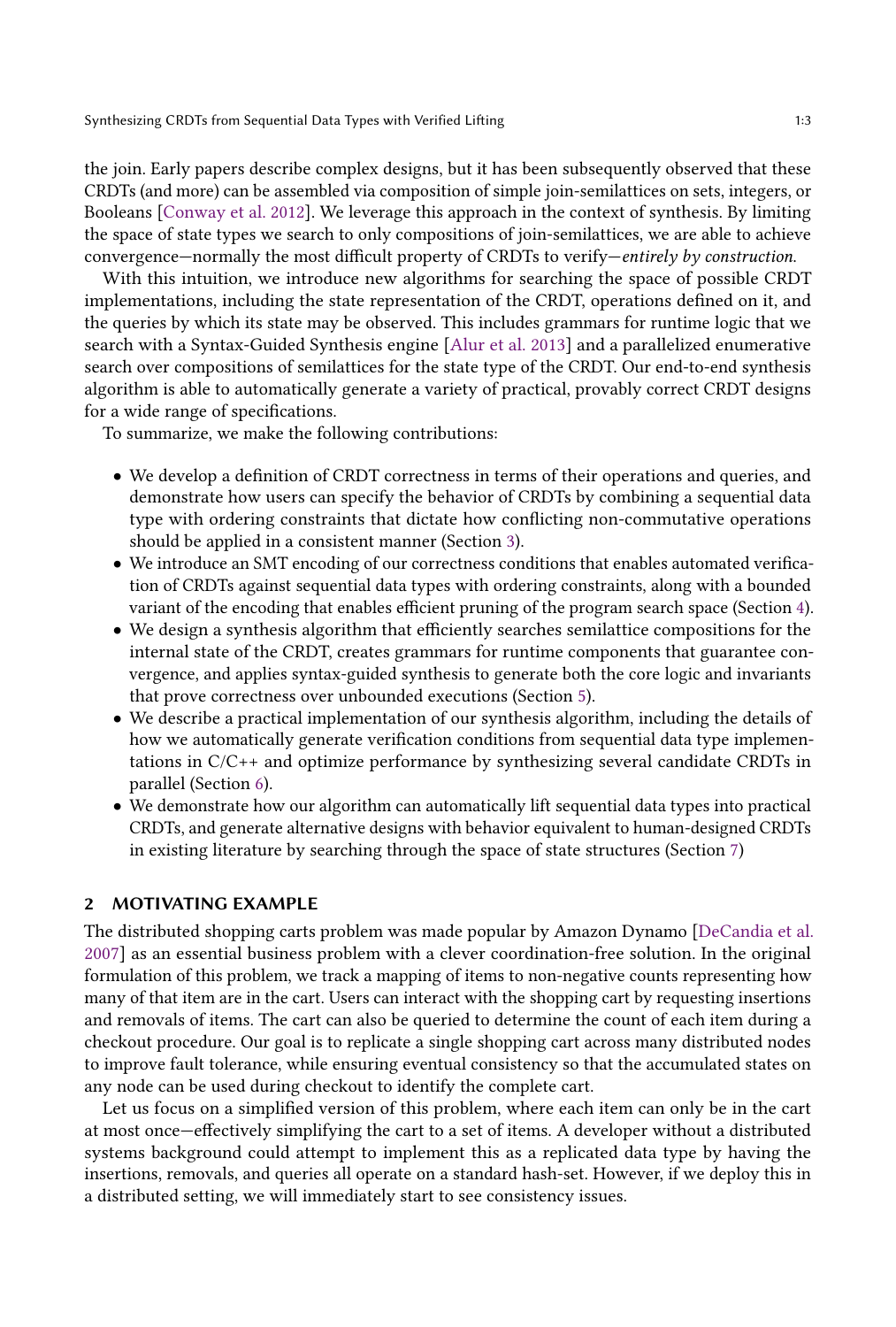<span id="page-3-0"></span>

Fig. 1. Situations where a sequential type (left) has consistency issues that are resolved by a CRDT (right).

Consider the leftmost scenario in Figure [1,](#page-3-0) where a shopping cart is replicated across two nodes. When the user sends in operations to add and remove the same item, these requests are distributed between the nodes. In this case, the node that receives the insert operation will add the item to its local set, but the node that receives the remove will treat it as a no-op because its local set is currently empty. We may wish to merge the state at these nodes via set union, but this would fail to preserve the locally-ineffective remove operation; it is unclear if this matches user expectations.

If we periodically share state via gossip [\[Demers et al.](#page-24-10) [1987\]](#page-24-10), new situations emerge in which convergence may be disrupted. In the execution graph with gossip on the left of Figure [1,](#page-3-0) we see an execution where one node processes an insert, and the other processes an insert and then remove of the same element. Even if we merge via set union, we still end up with non-deterministic results depending on when gossip takes place. If the state of the right node is gossiped to the left after the insert but before the remove, the left node will merge the new value into its local state. Even after the remove is processed, merging the two states together will still result in the element 2 being present. But if the gossip were not to take place, the merged state would only have the element 1.

Situations like these have severe correctness implications, and it can be challenging to reason about the many ways a distributed system can break sequential assumptions built into your data type. Furthermore, it is challenging for developers to fix such correctness issues, because doing so involves reasoning about all possible orderings and interleavings of operations, and their possible outcomes. Our work aims to tackle this issue by automatically synthesizing a CRDT, which satisfies the property of convergence and can be safely replicated in a distributed cluster without requiring coordination. Let's explore how a user would synthesize a shopping cart CRDT with our system.

Our synthesis algorithm takes two inputs: a sequential data type that defines the semantics of operations and queries the CRDT will support, and an ordering constraint that specifies how to resolve conflicts between non-commutative operations. We already have the first, since the user has implemented a sequential, single-node shopping cart. For the second, the non-commutative operations in the sequential type are inserts and removes, so the developer may decide that they want the CRDT to resolve conflicting operations by having the removes "win." This can be encoded as a simple pairwise ordering constraint  $(\rho D \cap \ell e r)$  that is passed into the synthesis algorithm.

Once our algorithm is given this specification, it searches potential state types and runtime logic that are both behaviorally correct and convergent. Along the way, our synthesis algorithm prunes out candidates by using bounded verification to quickly check correctness against short sequences of operations. Eventually, the synthesis engine will produce a provably correct CRDT. For our running example, we might get the CRDT in Figure [2](#page-4-1) with an internal state of two sets  $(s1, s2)$ .

Readers who are familiar with literature on CRDTs may recognize the implementation above as a Two-Phase Set [\[Shapiro et al.](#page-25-5) [2011a\]](#page-25-5), one of the classic CRDTs that mimics the behavior of a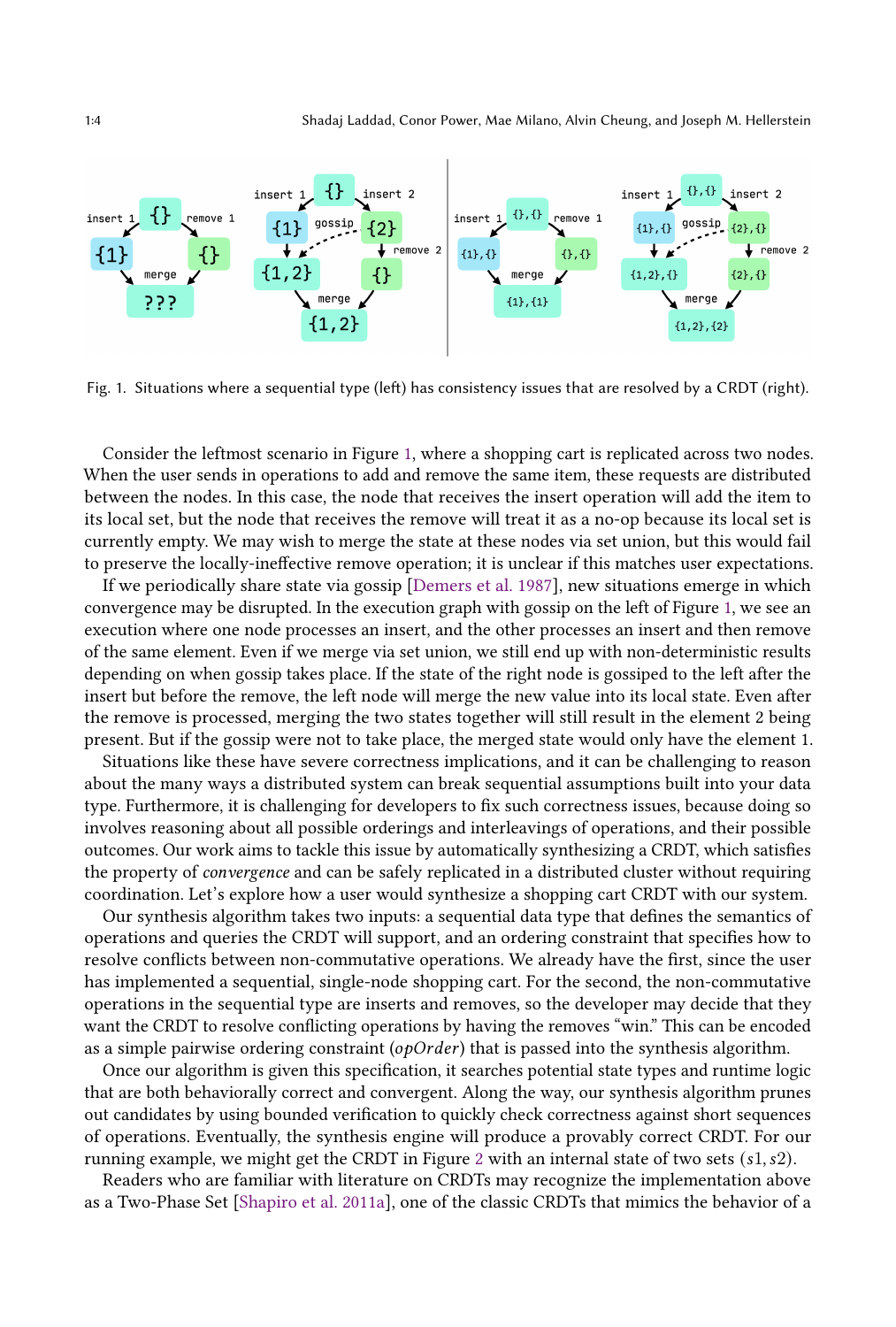```
set* init_state() { return set_create(); }
set* next_state(set* state, int add, int v) {
  if (add == 1) return set_insert(state, v);
  else return set_remove(state, v);
}
int query(set* state, int v) {
  return set_contains(state, v);
}
opOrder(o_1, o_2): o_{1, add} = 1 \vee o_{2, add} \neq 1crdt ShoppingCart
                                                          initialState: ({},{{})operation
                                                           ((s_1, s_2), add, value)if add = 1 then
                                                                  return
                                                                   ((s_1 \cup \{value\}), s_2)else
                                                                  return
                                                                   (s_1, (s_2 \cup \{value\}))query ((s_1, s_2), v)return v \in (s_1 \setminus s_2)
```
Fig. 2. An example of a sequential data type we can lift from and the CRDT we synthesize.

set while guaranteeing convergence in distributed execution. This synthesized implementation is provably correct for the given sequential specification with the operation reordering, so we can deploy it in our distributed application without having to worry about manually proving complex CRDT properties. We can see on the right of Figure [1](#page-3-0) that our CRDT now consistently handles the execution graphs that had conflicts with the naive implementation. Without any baked-in knowledge of existing CRDTs, our synthesis system is able to automatically generate such implementations that were previously only designed by distributed systems researchers, and can generate alternate designs by searching the wider space of CRDT structures.

## <span id="page-4-0"></span>3 SPECIFYING CRDTS WITH SEQUENTIAL DATA TYPES

In verified lifting, a key piece of the puzzle is specifying correctness of the synthesized program in terms of the reference code. The correctness conditions are then encoded in a machine-checkable language such as SMT logic, which allows the synthesis algorithm to rapidly check candidate programs with a solver. In past work, which focused on transpiling legacy functions into high-level DSLs, correctness has a relatively simple definition: the synthesized logic must produce an identical output to the original code for any valid input. When lifting CRDTs, however, this approach is not applicable since the sequential data type and CRDT operate as ongoing processes that execute operations over time and respond to an unbounded number of queries. In this section, we develop a formal model for sequential data types and CRDTs and introduce the correctness conditions for a CRDT to match a sequential specification.

We model sequential data types as a combination of two functions: a state transition  $(st(s, o))$  that takes in the current state and an operation (a tuple of client-provided parameters) and returns an updated state, and a query function  $(\text{query}(s, q))$  that takes the current state and a query (similarly, a tuple of client-provided parameters) and returns some data of any type. Sequential types also define an initial state (*initial State*) that is updated as operations are processed. This model can handle a wide range of sequential data types, since patterns like multiple operations/queries can be combined into a single  $st/query$  function and we do not restrict the logic inside the those functions.

On the CRDT side, we have a similar definition with one additional function to handle gossip from distributed nodes. Syntactically, we distinguish the values and functions corresponding to a CRDT candidate from the sequential data type by attaching an apostrophe to the CRDT names. Just like before, we have an initial state (initialState'), state transition (st'(s', o)), and query (query'(s', q)) which model how the CRDT processes requests over time. In addition, we introduce a merge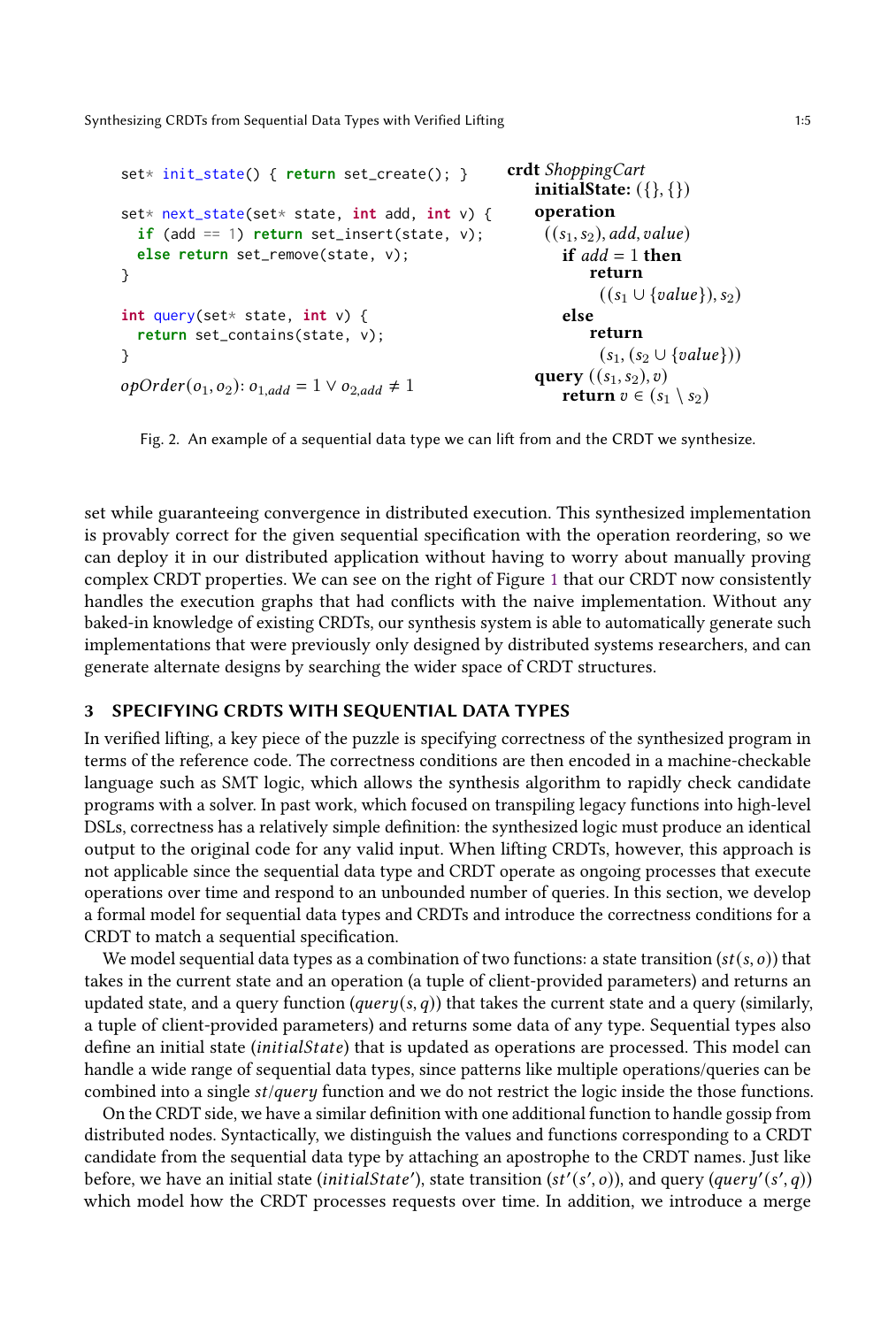function ( $\text{merge}'(s'_1, s'_2)$ ), which is used to merge a node's local state with gossip received from other nodes so that the replicated data converges.

CRDTs have two key components to their correctness: they must respond appropriately to operations and queries, and they must satisfy the convergence properties to ensure safe distributed execution. We guarantee the latter by construction with grammar restrictions on the state (Section [5.1\)](#page-10-0) and runtime logic (Section [5.2\)](#page-11-0). In this section, we focus on specifying the former by comparing the behavior of the CRDT to a reference sequential data type.

## Specifying CRDTs with Operation Sequences

Because the sequential data type and the CRDT may use different internal state representations, we cannot directly compare instances of them by comparing their states. As a result, our definition of correctness must reason about the user-observable behavior of the data type over unbounded sequences of interactions. Both the sequential type and the CRDT have two components a user can interact with: the state transition and the query. Since queries are the only way for users to observe data, we want to ensure that after processing any sequence of user interactions, the sequential type and the CRDT respond identically to any query. Because queries do not modify the state, we can simplify this condition: a sequential type and CRDT are equivalent if both return the same result to an arbitrary query after processing an arbitrary sequence of operations.

But we have to go a step further to justify this correctness definition, since CRDTs can be executed in a distributed system. When we replicate the data type, operations will non-deterministically arrive at nodes in different orders. In addition, the use of gossip protocols in the cluster results in additional state updates when a node merges its local state with a state received from another node. As a result, instead of having a totally-ordered sequence of operations taking the initial state to the final one, we instead have a partial order—a directed acyclic graph—where states on different nodes can be concurrently updated and merged with each other.

Thankfully, the operations on a CRDT are commutative: the CRDT state depends only on the set of observed operations, and is independent of order. Therefore, as long as the provided CRDT is convergent, we can reduce verification of a distributed CRDT execution to the sequential case via an arbitrary flattening of the execution graph.

### 3.2 Resolving Commutativity with Operation Orderings

So far, our correctness conditions require strict equivalence of the sequential data type and the synthesized CRDT. However, the additional requirement of operator commutativity on the CRDT means that many sequential types with non-commutative operations, including common ones like sets and maps, cannot directly correspond to an equivalent CRDT but instead are mapped to many popular CRDT variants that make different semantic compromises.

In our system, users can define these semantic adjustments through operation orderings, which loosen the correctness requirements to only verify sequences of operations following a specific ordering constraint. Formally, a user can define a partial order  $opOrder(o_1, o_2)$ , which returns true when a call to  $o_2$  is allowed to occur after a call to  $o_1$ . As an example of the effect of this ordering, recall the shopping cart we lifted in the motivating example. In our sequential data type, inserts and removals do not commute, so no CRDT exists that strictly matches its semantics. However, we can resolve the conflict by introducing an ordering between the operations. If we specify that removes take place before inserts, we get a specification of a Grow-Only Set, which treats removes as no-ops. On the other hand, if we specify that removes take place after inserts, we get a specification of a Two-Phase Set, where elements can be inserted, then removed, but not inserted again.

Instead of having to consider all potential interleavings of operations in a distributed system, operation orderings make it possible for users to specify the distributed behavior in terms of a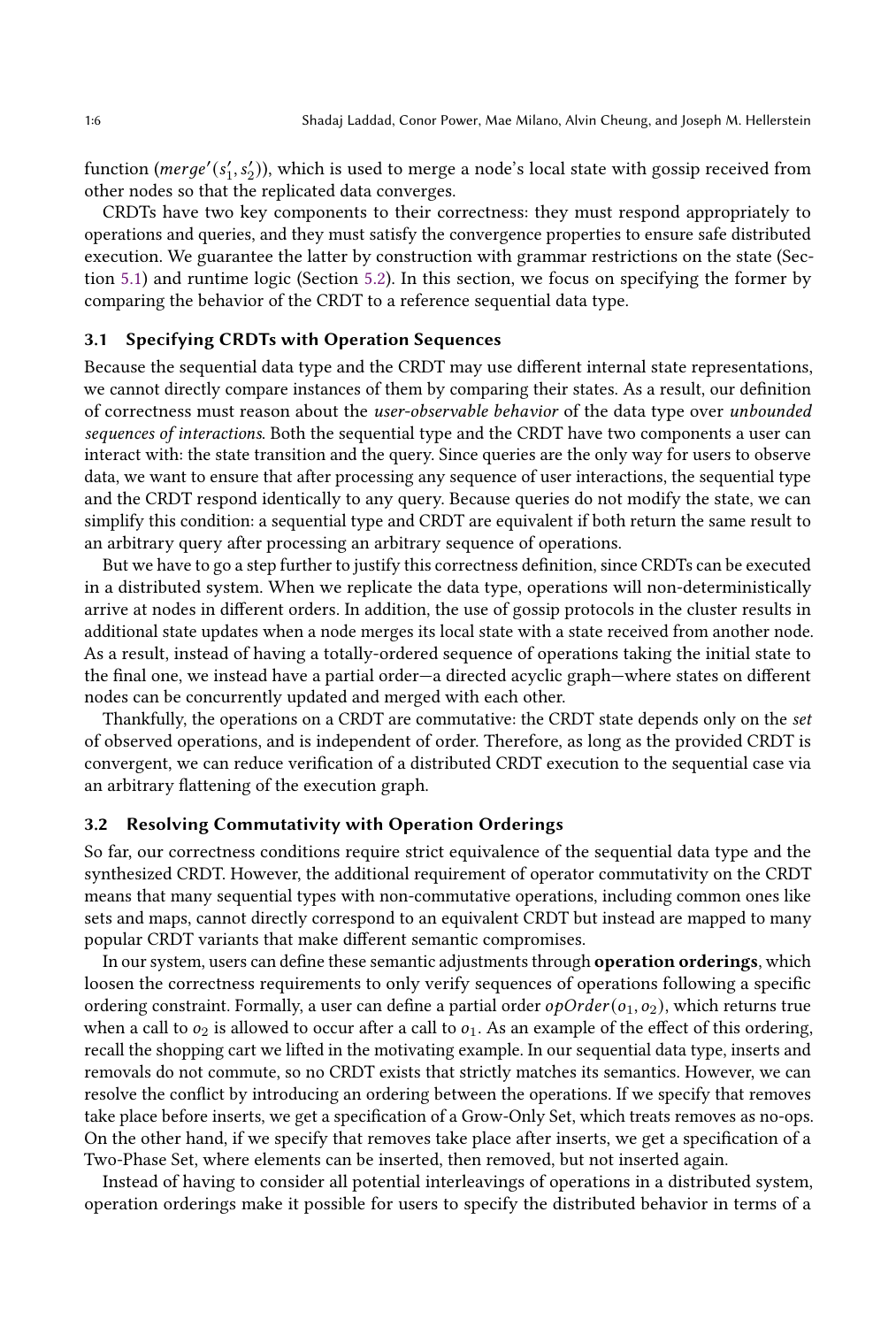sequential execution model. This makes it possible for non-experts to use our synthesis algorithm, since they can reason about the operation ordering with the existing sequential data type. In our implementation, we also provide a tool that can discover non-commutative operations in the sequential code provided by the user, which further simplifies the process of defining an ordering since the tool guides users with concrete examples of operations that need to be ordered.

This general approach of ordering operations to resolve commutativity allows us to synthesize a wide variety of CRDTs by applying different orderings to simple sequential data types. Intuitively, ordering the non-commutative operations of the sequential type transforms the semantics to be effectively commutative, since any ordering of non-commutative operations will always be reordered into the same sequence by the  $opOrder$  constraint. Since the CRDTs we are verifying are already guaranteed to have commutative operations, it then suffices to verify correctness with sequences of operations that follow this order.

#### 3.3 Operation Orderings with Time

A popular pattern when designing replicated data types is to timestamp all operations at the nodes they are initially received at, which makes it possible to introduce sequential semantics without losing the convergence property. For example, the last-writer-win set is a classic CRDT that uses timestamps on operations to allow repeated insertions and removals of the same element, with remove or add-wins semantics that resolve conflicts between concurrent operations.

When a user provides a sequential data type and ordering specification, we allow them to enable a flag to introduce timestamps to each operation. This flag augments every operation with an integer timestamp  $o_t$ , which is computed by the local node at runtime using a source that can be mapped to an integer value. We use Lamport timestamps [\[Lamport](#page-24-11) [1978\]](#page-24-11) as this source, which offers a partial causal order. We then augment the  $o\rho Order$  to order operations first by their timestamp, and then apply the user-defined ordering on operations with the same timestamp:

$$
opOrder(o_1, o_2) \triangleq (o_{1,t} < o_{2,t}) \vee ((o_{1,t} = o_{2,t}) \wedge opOrder_{orig}(o_1, o_2))
$$

When we introduce time, we also must introduce constraints on the operations we consider in our correctness conditions to avoid degenerate cases with illegal timestamps. We do this through an additional user-defined function  $opPrecondition(o)$ , which checks that an operation is valid. When timestamps are enabled, we define the precondition as  $opPrecondition(o) = o_t > 0$  to ensure the operations we check have valid timestamps. Users can also add constraints to this precondition based on domain knowledge, such as if an operation parameter will always be positive.

## <span id="page-6-0"></span>4 AUTOMATED CRDT VERIFICATION

With our formal definition for CRDT correctness in hand, we must encode these conditions so that candidate CRDT designs can be automatically verified. We tackle this by encoding correctness in SMT logic, which allows us to use solvers like Z3 [\[De Moura and Bjørner](#page-23-4) [2008\]](#page-23-4) and CVC5 [\[Barbosa](#page-23-5) [et al.](#page-23-5) [2022\]](#page-23-5) to automatically prove correctness or find counterexamples. However, these solvers cannot directly reason about unbounded sequences of operations, so we must break down the correctness conditions into an inductive proof that reasons about individual state transitions.

#### <span id="page-6-1"></span>4.1 State Equivalence

First, we focus on checking CRDT correctness without considering the ordering constraint. To build this inductive proof, we need a way to reason about the relationship between the states of the sequential data type and candidate CRDT after processing the same, arbitrary sequence of operations. To do this, we choose to relate the states of the CRDT and sequential data type implementations in the style of a bisimulation.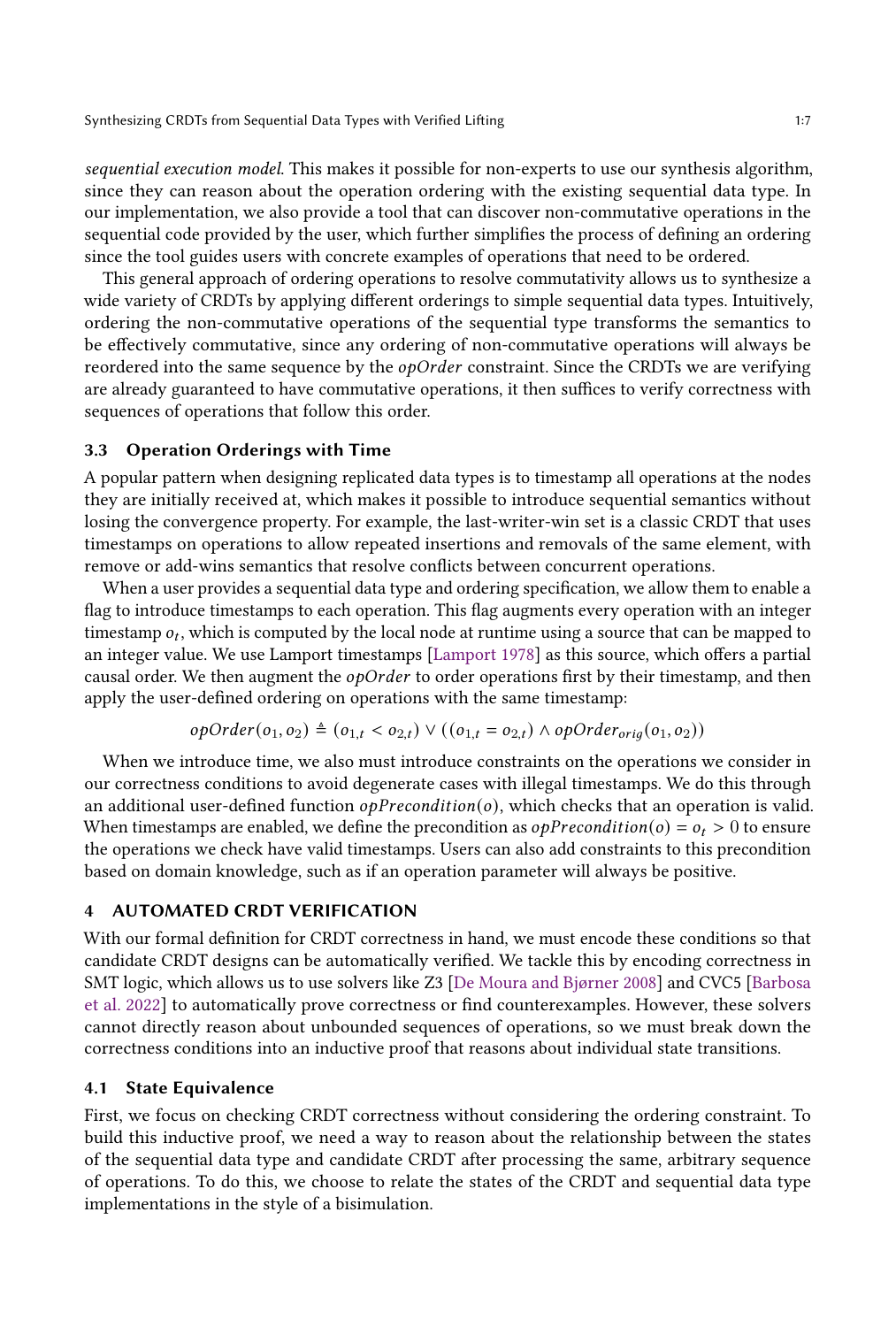<span id="page-7-0"></span>(1) equivalent(initialState, initialState′ ) (2)  $\forall s, s', o : (equivalent(s, s') \land opPrecondition(o)) \implies equivalent(st(s, o), st'(s', o))$ (3)  $\forall s, s', q : equivalent(s, s') \implies query(s, q) = query(s', q)$ 

Fig. 3. The verification rules that constrain CRDT synthesis to preserve the source semantics

We approach this invariant by introducing the **state equivalence** function, which relates the states of the sequential reference and synthesized CRDT. Formally, if the reference and synthesized data types are in equivalent states, then after both process an arbitrary sequence of operations they will return the same result to any query. Intuitively, the equivalence function describes which states of the sequential data type correspond to states of the CRDT that capture the same queryable knowledge. Furthermore, the equivalence function captures invariants about the CRDT that filter unreachable states from the verification conditions.

We begin our conditions in Figure [3](#page-7-0) with rule (1), that the initial states of the sequential data type and CRDT must be equivalent. Next, we build the inductive proof that carries equivalence all the way to the final query. We start by encoding the query constraint in rule (3), where we query the reference and synthesized implementations in equivalent states. For this condition, the query results are of the same type so we can directly check for equality. Intuitively, this rule requires equivalence to be a guarantee that queries on the two states return the same result. However, since equivalence deals with not only the current state but also queries on the future states, the equivalence condition may need to be stronger. The condition that forces this strengthening is the inductive step of our proof in rule (2), which checks that if the two data types are in equivalent states, then after executing the same operation they should still be in equivalent states.

As with past lifting work, the equivalence invariant is synthesized alongside the other runtime logic. But with equivalence defined in terms of just the reference and synthesized states, synthesis can quickly become infeasible when the internal states involve large, unbounded structures such as sets and maps (Section [5.1\)](#page-10-0), which would require the synthesizer to produce higher-order logic like reductions to compare the states. To reduce this burden on the synthesis algorithm, we introduce an additional query parameter and adjust the definition of equivalent to check that the states are observationally equivalent for the given query.

<span id="page-7-1"></span> $(1)$   $\forall$ q : equivalent(initialState, initialState', q)

(2)  $\forall s, s', o, q : (equivalent(s, s', q) \land opPrecondition(o)) \implies equivalent(st(s, o), st'(s', o), q)$ (3)  $\forall s, s', q : equivalent(s, s', q) \implies query(s, q) = query(s', q)$ 

Fig. 4. The verification conditions with the additional query parameter for equivalence

By giving the equivalence function a specific query, the synthesized logic can now focus on comparing the parts of each state that are relevant to that query. For example, when synthesizing a CRDT that uses maps, this can result in significant simplifications like only checking one key. This change also makes it possible to seed the equivalent function with a condition that the CRDT returns the same response to the given query as the sequential data type, which further reduces the burden on the synthesizer. We update the verification conditions by adding a new quantifier for the query to rules (1) and (2). In rule (3), we simply pass the existing query variable to the *equivalent* function. We define these updated conditions in Figure [4.](#page-7-1)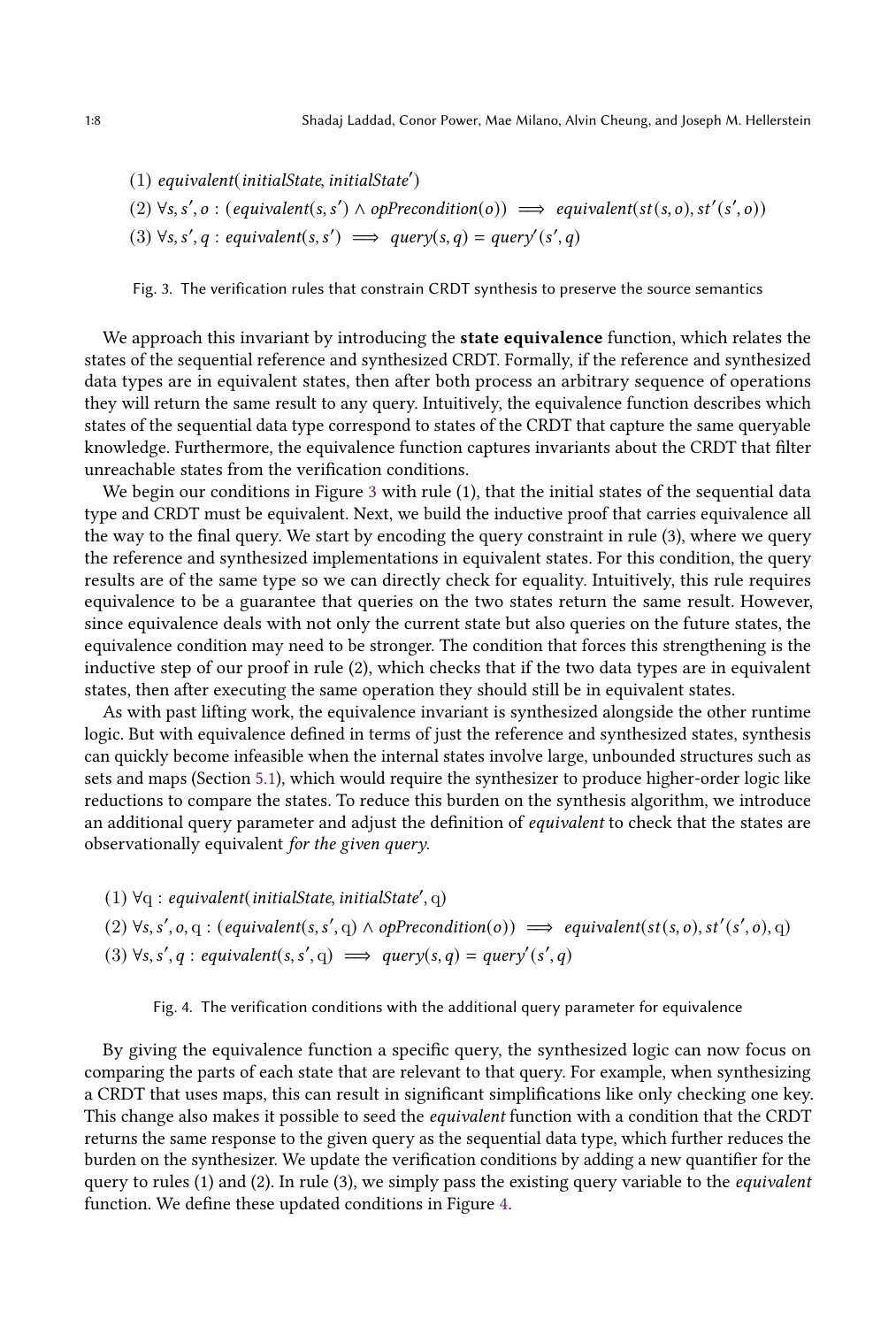So far, our verification conditions ignore the presence of the user-defined operation ordering ( $opOrder$ ), which specifies how the CRDT should handle conflicting non-commutative operations in the sequential reference. In our system, we implement two encodings of the constraints imposed by this ordering: one that is only suitable for bounded verification but enables efficient exploration of the program space, and one that supports unbounded verification but requires synthesizing additional invariants. In our end-to-end algorithm (Section [5.3\)](#page-15-1), we use the bounded encoding first to quickly prune out candidate state structures. The unbounded encoding is used as a followup to fully verify any candidates that are emitted by the first phase.

## 4.2 Solution Pruning with Bounded History

First, let us consider the bounded situation, where we verify the candidate CRDT against short sequences of operations on which we can directly evaluate the ordering constraint. There is one key modification to the existing verification rules that we need to make: the state transition should only be checked when the operation being processed is in-order according the the user-provided function. To encode this, we augment the synthesized state with a temporary member  $(s'_h)$  that stores a bounded history of operations that have been processed. Note that this additional member cannot be used by any of the synthesized logic, since its only role is to aid verification.

<span id="page-8-0"></span>list in-order/valid : 
$$
lio(s'_h) \triangleq \forall i : (i < |s'_h|) \implies (opPrecondition(s'_h[i]) \land ((i < |s'_h|-1) \implies opOrder(s'_h[i], s'_h[i+1]))
$$
)\nlist coherent :  $lc(s') \triangleq s' = fold(s'_h, initialState', st')$ \n(1)  $\forall q : equivalent(initialState, initialState', q) \land initialState'_h = []$ \n(2)  $\forall s, s', o, q : (equivalent(s, s', q) \land opPrecondition(o) \land \text{lio}(s'_h) \land \text{lc}(s') \land opOrder(s'_h[|s'_h|-1], o))$ \n $\implies equivalent(st(s, c), st'(s', o), q)$ \n(3)  $\forall s, s', q : equivalent(s, s', q) \implies query(s, q) = query(s', q)$ 

Fig. 5. The verification rules updated to use history lists for ordering relaxations

To maintain this history, we augment the state transition to insert the operation parameters into the history list. In addition, we update the initial state to include an empty history list. Then, we update the state transition verification rule to add a precondition that the history list is in-order and coherent with the state of the CRDT. First, we check that every pair of operations in the history are in-order, since the history list is a quantified variable in the SMT encoding and may have out of order values. Then, we verify that the synthesized state equals the result of folding over the history with the synthesized state transition. Since the history list is bounded, this collapses into a bounded number of state transitions and can be efficiently verified by an SMT solver. Finally, we add a condition that the operation being applied in rule (2) is in-order with the existing history, which can be checked by comparing it against the last operation (since the ordering constraint is transitive).

Note that we do not need to introduce the ordering and coherence preconditions to the query verification conditions in rule (3) even though that rule operates on arbitrary input states. Our inductive proof requires that for every reachable synthesized state, the equivalence function is true for some state of the sequential data type. As a result, we do not need to constrain how we reach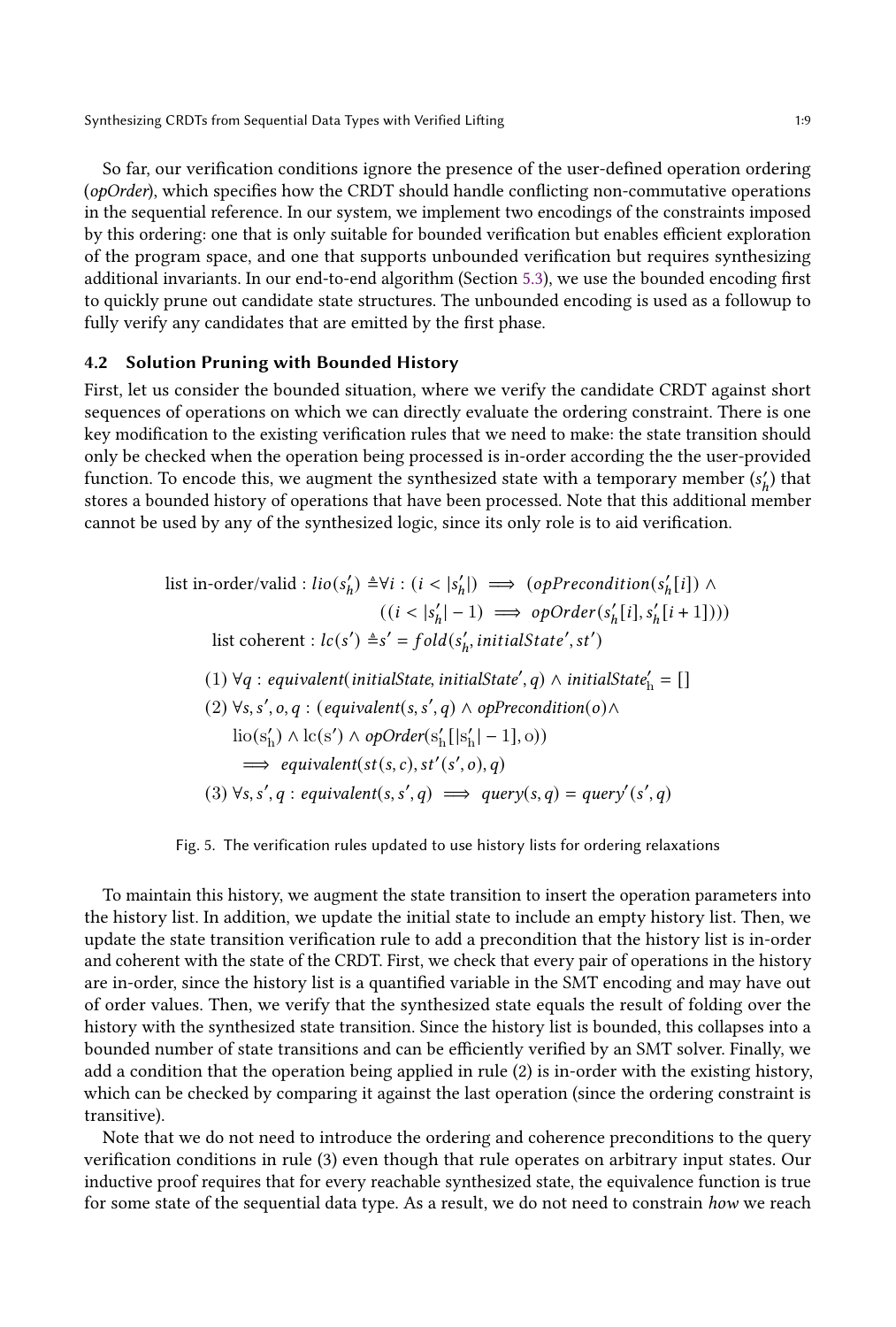the synthesized state being evaluated, just that any equivalent instance of the sequential reference will return the same response to the query.

Altogether, these rule modifications are summarized in Figure [5.](#page-8-0) With bounding, this encoding enables efficient synthesis of the state transition and query functions with the ordering relaxations. However, the use of lists in the verification conditions make this approach infeasible for unbounded verification, since an SMT solver may not be able to execute the reductions in the coherency check when the input list is of unknown length.

### 4.3 Unbounded History Verification with Invariant Synthesis

To introduce the ordering constraint to the unbounded verification conditions, we take the approach of strengthening the inductive hypothesis by synthesizing additional invariants. The key insight in this approach is that CRDTs states are accumulated by merging updates produced by each operation, so we can enforce orderings that use simple comparisons (such as equality or greater/less than) in terms of the accumulated state instead of the individual operations in the history of the CRDT. For example, in the shopping cart example where inserts are ordered before removes, we know that an insert is in-order when the set of removed elements is empty.

Formally, we introduce another synthesized Boolean function orderWithState(s', o), which returns true if the operation  $o$  satisfies the ordering constraint against the history of operations implied by the state of the CRDT. This function must be true when executing any operation in a correctly ordered sequence. This in turn ensures that the CRDT correctly handles all executions that satisfy the ordering constraint. We can encode the requirement that orderWithState(s', o) must be true by augmenting the base case and inductive step verification conditions.

- $(1) \; \forall o, q : equivalent (initialState, initialState', q) \land$  $(opPrecondition(o) \implies orderWithState(initalState', o))$
- (2)  $\forall s, s', o_1, o_2, q : (equivalent(s, s', q) \land opPrecondition(o_1) \land orderWithState(s', o_1))$  $\implies$  (equivalent(st(s, o<sub>1</sub>), st'(s', o<sub>1</sub>), q)  $\land$  ((opOrder(o<sub>1</sub>, o<sub>2</sub>)  $\land$  opPrecondition(o<sub>2</sub>))  $\implies$

 $orderWithState(st'(s', o_1), o_2)))$ 

(3)  $\forall s, s', q : equivalent(s, s', q) \implies query(s, q) = query(s', q)$ 

Fig. 6. The verification rules updated to use a synthesized invariant for ordering relaxations

To start, we update the base case to require that any operation executed in the initial state must be in-order. Then, we update the inductive step to enforce the correctness of order WithState on all operations in an ordered sequence, by extending rule (2) to reason about two adjacent operations. We introduce a precondition that checks if the first operation being executed is in-order with the state, and enforce the transitive property that  $o_2$  be in-order with the state after  $o_1$  is processed if it is pairwise in-order after  $o_1$ . When these conditions are satisfied, we have a proof that our CRDT matches the sequential data type under the operation ordering for any unbounded execution.

## <span id="page-9-0"></span>5 CRDT SYNTHESIS ALGORITHM

Now that we have a formal specification of correctness that can be verified by an SMT solver, we are ready to define the synthesis algorithm for CRDT implementations. There are four core components to synthesize: the type of the internal state, the initial state, the state transition function, and the query function. We must also synthesize the *equivalent* and orderWithState invariants from the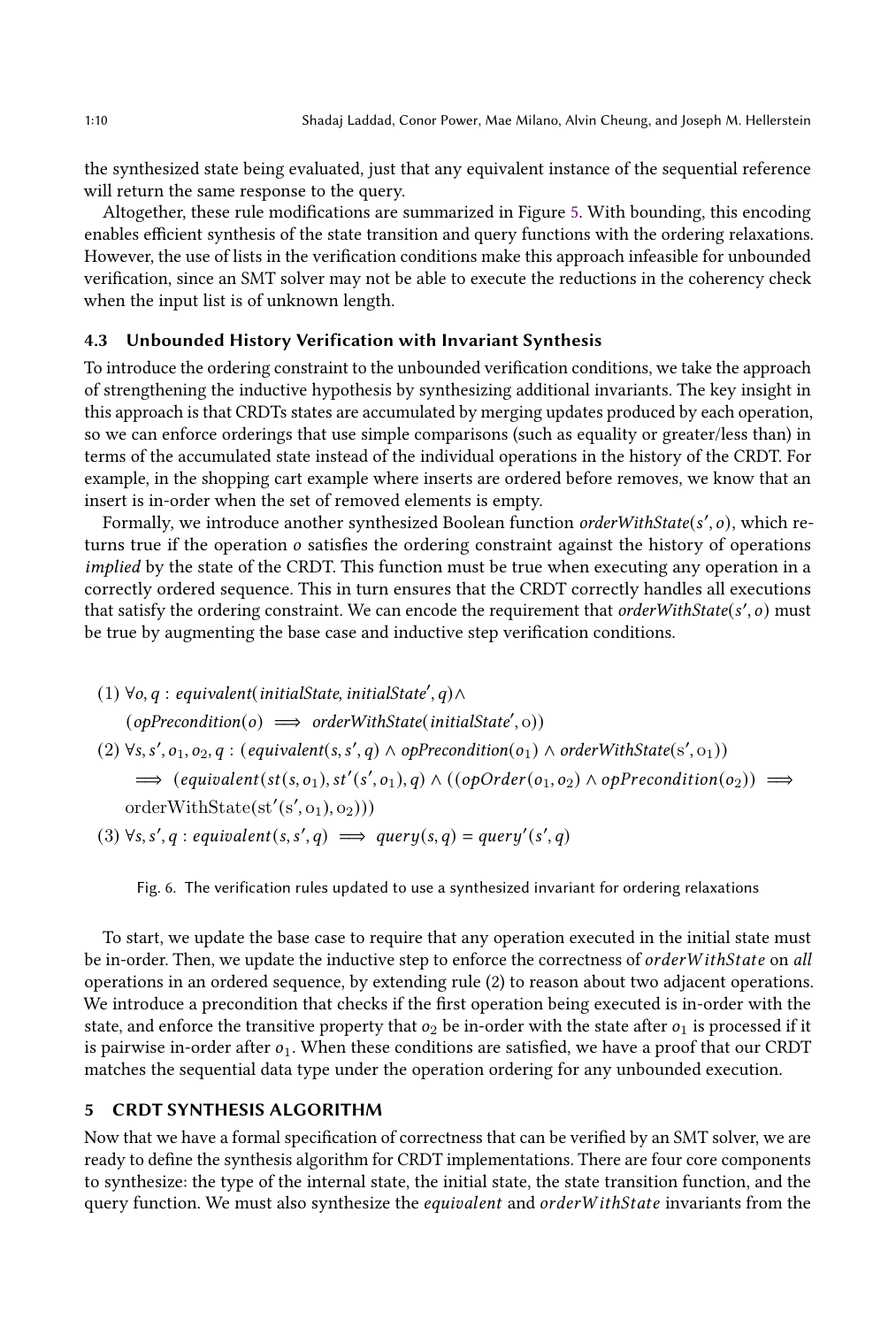previous section to enable verification. As discussed before, the synthesized CRDT may use a completely different state structure than the source, which adds a new layer of complexity since the state type affects which operations can be used in the synthesized functions.

In Section [3,](#page-4-0) we explained that our verification conditions only check the user-observable behavior of the CRDT, but do not verify that the CRDT implementation meets the convergence properties. Instead of checking these properties through verification conditions [\[Nagar and Jagannathan](#page-25-6) [2019\]](#page-25-6), we craft our CRDTs in a way that satisfies these properties by construction. Inspired by past work on designing coordination-free distributed systems [\[Conway et al.](#page-23-2) [2012\]](#page-23-2), we synthesize CRDTs that use semilattice compositions for their internal state, which makes it straightforward to enforce monotonicity and commutativity since these are properties of the semilattice join.

## <span id="page-10-0"></span>5.1 State Synthesis

To explore candidate state structures for the CRDT, we use the classic synthesis approach of defining a grammar and iteratively processing deeper structures. Because we focus on compositions of semilattices, our grammar consists of simple rules for primitives, sets, maps, and tuples.

For primitive types, we include semilattice definitions based on Booleans and integers, which are sufficient to lift a wide variety of sequential data types. For Booleans, we have the OrBool lattice, which is a Boolean that has  $\bot = false$  and is merged with  $\vee$ . For integers, we provide the MaxInt semilattice, which merges integers by taking the maximum. Beyond the primitives, we include a semilattice definition for  $Set < T$ , which can have a non-lattice type T for elements; the only constraint on T is that it supports equality.

Our lattice definitions for composite data structures are more complex. First, we offer the LexicalProduct<A, B> semilattice, where A and B are themselves semilattices. In this semilattice, the first element has priority over the second when determining the ordering of two instances. This type is especially useful for CRDTs that use timestamps to have recent operations override older ones, but need to perform a merge over the underlying values when the effects of concurrent operations are combined. We define the lattice join for LexicalProduct as:

$$
(a_1, b_1) \sqcup (a_2, b_2) = \begin{cases} (a_1, b_1) & a_1 > a_2 \\ (a_2, b_2) & a_2 > a_1 \\ (a_1 \sqcup a_2, b_1 \sqcup b_2) & \text{otherwise} \end{cases}
$$

 It should be clear that this definition respects the lattice axioms of associativity, commutativity, and idempotence. Of course, these tuples can be nested to form tuples of arbitrary arity. We also support the FreeTuple<A,B> lattice, which simply joins elements pairwise (i.e.  $(a_1, b_1) \sqcup (a_2, b_2) =$  $(a_1 \sqcup a_2, b_1 \sqcup b_2)$  and can similarly be nested to form tuples of arbitrary arity.

In some cases we may not know the desired arity of a FreeTuple in advance, or we may not need all the "fields" of such a tuple in a given execution. To address this, we offer a Map<K, V> semilattice, where K can be any type that supports equality, and V is a semilattice. Our maps support common operations such as insertions with the same semantics as regular maps, except when inserting keys that are already present in the map. Instead of overwriting the value, we use the lattice join for the value type to combine the existing value with the one being inserted. This carries over to our definition of the lattice join for maps themselves, where we insert the entries of both maps, with keys that are present in both maps having their values merged according to their join:

$$
m_1 \sqcup m_2 = \{k_i : \begin{cases} m_1[i] & (k_i \in m_1) \land (k_i \notin m_2) \\ m_2[i] & (k_i \notin m_1) \land (k_i \in m_2)) \} \\ m_1[i] \sqcup m_2[i] & (k_i \in m_1) \land (k_i \in m_2) \end{cases}
$$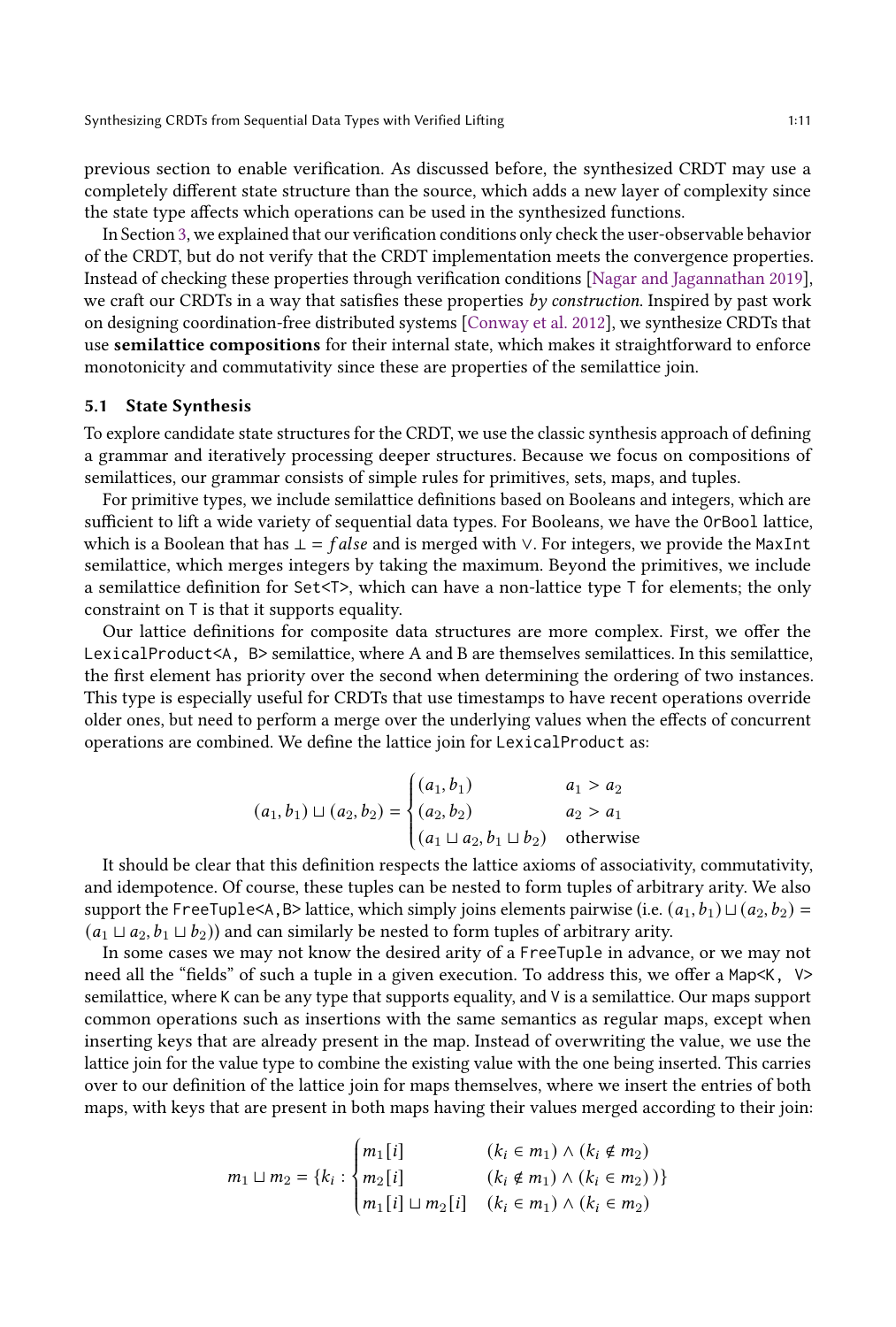Again, it should be clear that this respects the standard lattice axioms. Given these semilattice types, we can construct the grammar in Figure [7](#page-11-1) that defines the space of compositions to explore. Our grammar covers a large space of semantics, since the available types encode core capabilities such as free and lexicographically-ordered semilattice products (via maps and tupling) and general semilattice representations (sets) $^1$  $^1$ . In our end-to-end synthesis algorithm, we explore types in this grammar with iteratively increasing depth bounds and attempt to synthesize the runtime component of the CRDT for each one. Note that we only include FreeTuple in the top-level latticeList for CRDTs that need multiple semilattices in their state; we can omit it in the deeper grammar to reduce the search space since Map is strictly more general.

> <span id="page-11-1"></span>⟨latticeList⟩ ::= ⟨latticeType⟩ | FreeTuple(⟨latticeType⟩, ⟨latticeList⟩)  $\langle latticeType \rangle ::=$  OrBool | NegBool | MaxInt  $|\operatorname{Set}(\langle \operatorname{type} \rangle) | \operatorname{Map}(\langle \operatorname{type} \rangle, \langle \operatorname{latticeType} \rangle)$ | LexicalProduct(⟨latticeType⟩, ⟨latticeType⟩)  $\langle type \rangle ::= \text{Bool} | \text{Int}$

Fig. 7. The grammar defining compositions of semilattices we explore during synthesis.

#### <span id="page-11-0"></span>5.2 Runtime Synthesis

With our state structure selected, we can now move on to synthesizing the runtime logic. Our algorithm for runtime synthesis proceeds in two phases: a first step that synthesizes the core logic with the bounded history verification conditions, and a second that synthesizes the additional invariants required for unbounded verification.

5.2.1 Core Logic Synthesis. We derive significant power from our choice to implement the internal state of the CRDT via a semilattice. First, we observe that, as lattice join is compositional, we can define the merge function as the lattice join on the internal state; this in turn is derived directly from the state's constituent lattices. Next, we observe that we can also implement operations in terms of this lattice join: we define our state transition as  $st'(s', o) = merge'(s', f'(o))$ , where  $f'$ , which returns a lattice value of the same type as s', is the function that we actually synthesize. This choice grants us monotonicity, commutativity, associativity, and idempotence entirely for free, derived from the lattice join itself.

Along with the state transition, we synthesize the query function that is used to pull information out of the CRDT. There are no convergence restrictions on the query since it does not mutate the state, leaving only the sequential reference as a source of constraints on its synthesis. As a result, we do not need to craft the query function in any special way, and can let the synthesis engine drive the search of the query logic.

To support the inductive step of the verification conditions, we must synthesize the equivalence function. This function has two intuitive roles: (1) a cross-state relation that identifies which states of the sequential data type and the CRDT are observationally equivalent, and (2) a CRDT state invariant that is needed to strengthen the inductive hypothesis of the correctness proof. Following this intuition, we split the synthesis of the equivalence function into components for

<span id="page-11-2"></span><sup>1</sup>The finite powerset lattice—i.e. the lattice of sets from a finite domain with Union and Intersect—is natural and widely used. It is in a strong sense a "universal" lattice structure: every order relation on a countable domain is isomorphic to a suborder of the powerset of the natural numbers (see, e.g., [\[Hamkins](#page-24-12) [2021\]](#page-24-12)). While the powerset lattice is expressive, it is often more natural to encode state in a more structured composite lattice, as evinced by both the CRDT literature [\[Conway](#page-23-2) [et al.](#page-23-2) [2012;](#page-23-2) [Wu et al.](#page-25-7) [2018\]](#page-25-7) and the results of our synthesis.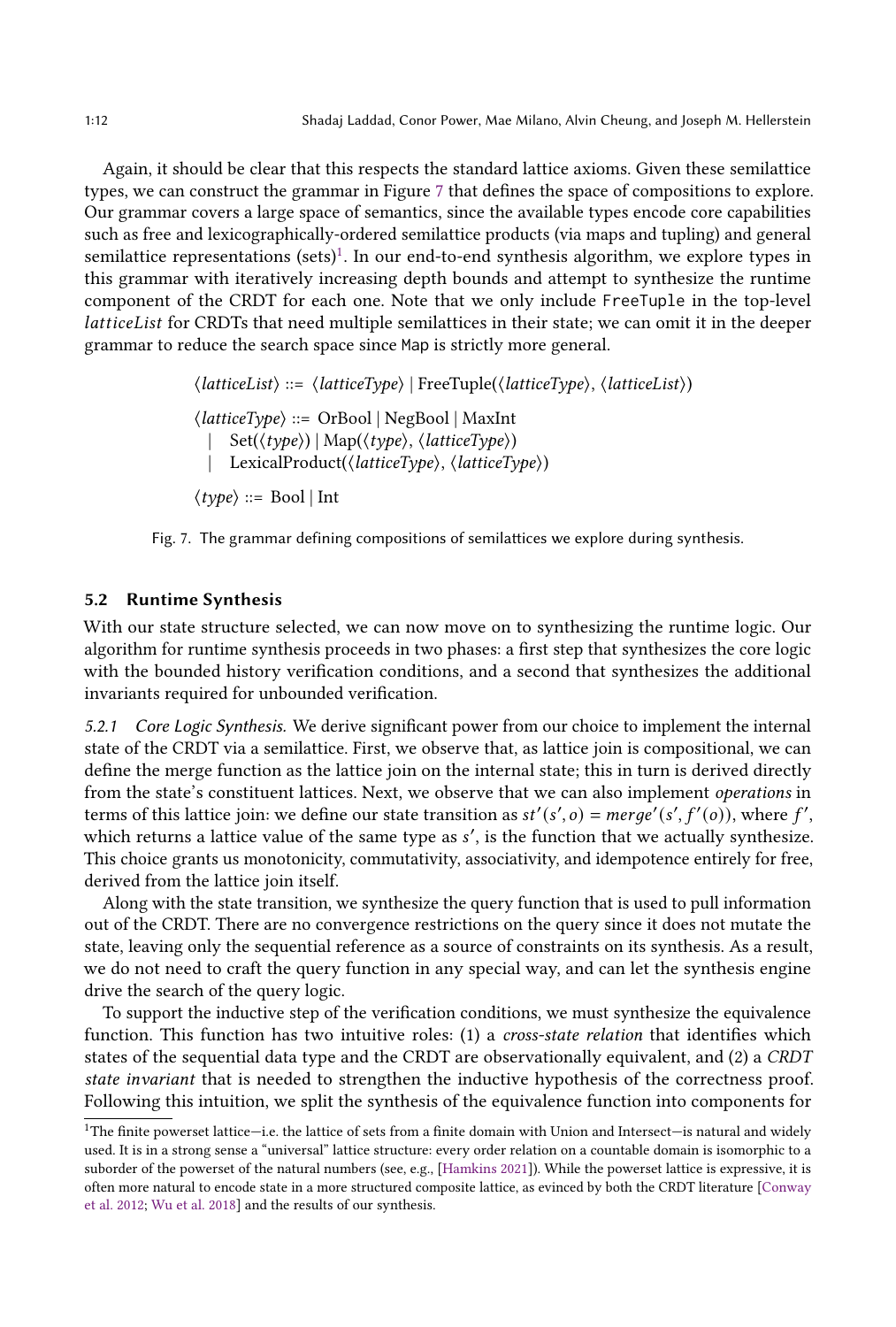each role. As discussed when we introduced the query parameter to *equivalent* in Section [4.1,](#page-6-1) we seed the equivalence function with a check that both states respond identically to the given query. This means that our equivalence function has the form equivalent(s, s', q)  $\triangleq$  query(s, q) = query'(s', q)  $\land$  relation'(s, s')  $\land$  invariant'(s'), where relation' and invariant' are synthesized.

The *relation'* function is synthesized using the same grammar as other functions, but with a slightly lower depth bound since we already have the query check. With the bounded history encoding, the *invariant'* component is unnecessary because we check that the state of the CRDT equals the result of applying the state transition function over the history of operations. We will revisit the invariant in Section [5.2.4,](#page-14-0) when we synthesize with unbounded history.

<span id="page-12-0"></span> $\forall T, U$  $\langle bool \rangle ::= false | true$  $\langle bool \rangle \wedge \langle bool \rangle | \langle bool \rangle \vee \langle bool \rangle$  $\neg \langle bool \rangle$  $\langle int \rangle > \langle int \rangle | \langle int \rangle \ge \langle int \rangle$  $\langle T \rangle = \langle T \rangle$  $\langle T \rangle \in \langle Set(T) \rangle \mid \langle Set(T) \rangle \subset \langle Set(T) \rangle$  $\langle int \rangle ::= 0 | 1 | \langle int \rangle + \langle int \rangle | \langle int \rangle - \langle int \rangle$ | constants in the sequential source  $\langle Set(T) \rangle ::= \{\} | \{ \langle T \rangle \}$  $\langle Set(T) \rangle \cup \{ \langle T \rangle \} | \langle Set(T) \rangle \cup \langle Set(T) \rangle$  $\langle Set(T) \rangle \setminus \langle Set(T) \rangle$  $\langle Map(T, U) \rangle ::= \{\} | \{ \langle T \rangle : \langle U \rangle \}$  $|\langle Map(T, U) \rangle \cup \langle Map(T, U) \rangle$  $\langle U \rangle ::= \langle Map(T, U) \rangle [\langle T \rangle, default = \langle U \rangle]$  $\langle \text{Tuple}(U, T) \rangle[0] | \langle \text{Tuple}(T, U) \rangle[1]$ input of type U

Fig. 8. The core grammar used to synthesize the state transition and query functions.

The synthesized components of the state transition, query, and equivalence functions all use a common core grammar. Similar to past program synthesis work, we generate the grammar in Figure [8](#page-12-0) based on the type constraints of supported operations and bound it by an iteratively increased depth. In addition, since Boolean inputs will likely be used to branch, we automatically introduce top level conditionals to the grammar. Recall that we are synthesizing a function  $f'(o)$ that returns a lattice value to be passed into *merge'*. Therefore, even though some operations in this grammar are not idempotent or commutative, the overall state transition function  $st'$  remains associative, commutative and idempotent by construction. The semantics of the operations in our language are largely standard, and we lower the operations directly to the corresponding logic in the SMT solver when possible.

Finally, we synthesize the initial state using a shallow grammar of constructors and relevant constants for each type. We include small integer literals, Boolean constants, and empty instances of sets and maps. In cases in which ⊥ is defined, the initial state is often synthesized to just be the bottom value of the lattice, but occasionally we want the synthesizer to pick an alternate value to handle queries in the initial state. For example, when synthesizing a Boolean register where concurrent enables are ordered after disables, the natural lattice to represent the flag's state is a LexicalPair<ClockInt, OrBool> with  $\perp = (0, false)$ , but we need the initial state to be  $(0, true)$ if the sequential data type starts in a enabled state. By synthesizing this value instead of fixing it to ⊥, we can synthesize CRDT designs over semilattices which do not define bottom, or where the initial state starts higher in the semilattice order.

5.2.2 Synthesizing Non-Idempotent Operations. So far, the state transitions we can synthesize are always idempotent, which is not a requirement of CRDTs in general and prevents us from synthesizing designs such as counters. To resolve this limitation, we use a common trick in replicated distributed systems and selectively ensure that certain state can only have a single writer via the state transition but multiple readers for queries. We introduce node IDs, which are unique integer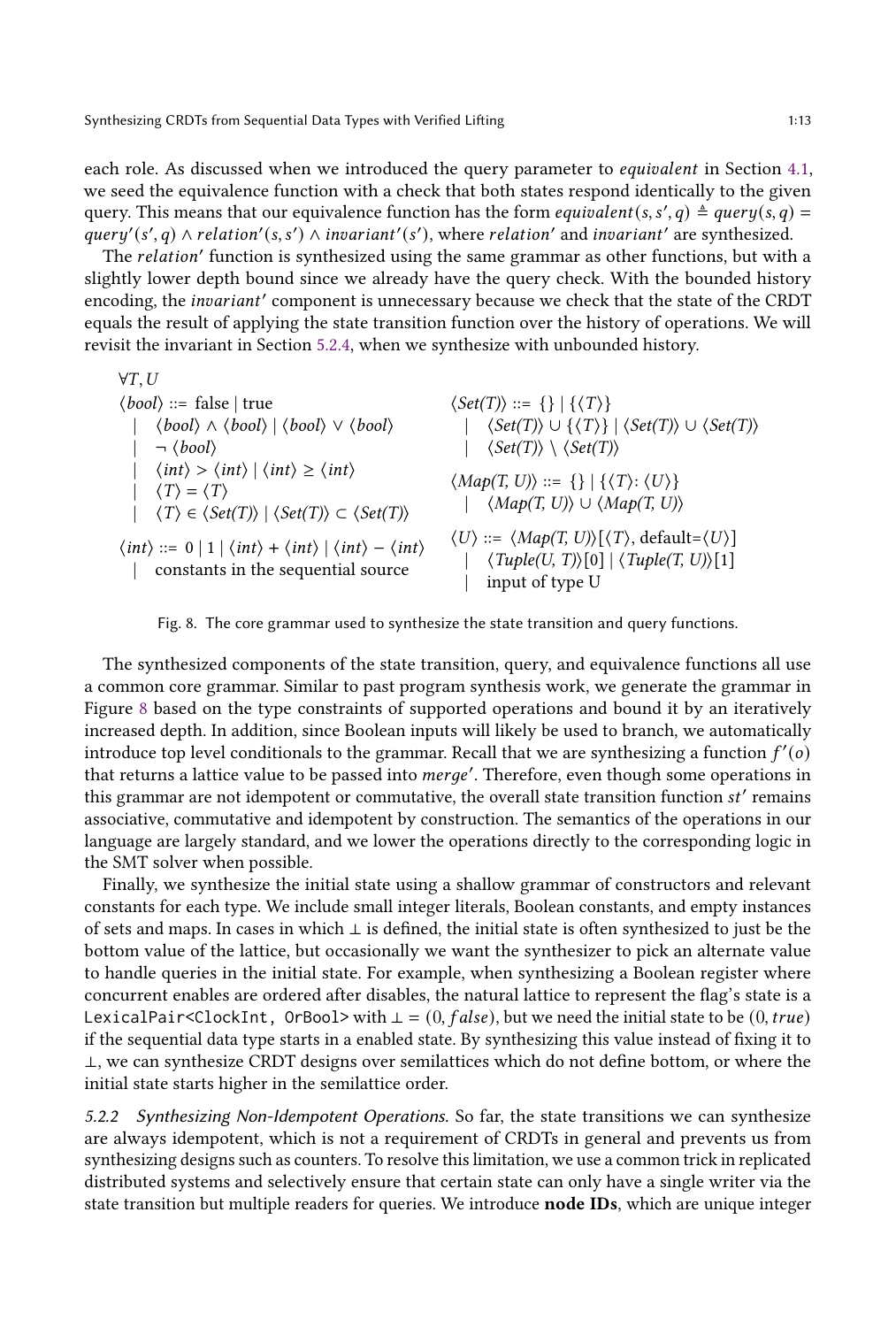identifiers for each node in the cluster that can be used as map keys to separate portions of the state that are tied to each node. With this separation of writable state, we can synthesize non-idempotent operations that update portions of the state that only the current node can write.

Users can introduce node IDs to the synthesis pipeline by enabling a flag when the sequential data type has non-idempotent operations. The synthesized component of the state transition, which previously could only read the operation arguments to ensure idempotence and commutativity, is then expanded to have access to the CRDT state as well as the current node ID. To synthesize CRDT logic that uses node IDs, we add a production rule so that the state transition can read from portions of the state that are owned by the current node, which are the values of maps keyed by a node ID. Similarly, we add a rule that allows the state transition to mutate portions of the state that the current node owns. Finally, we introduce rules to the query grammar for performing reductions over the values of maps keyed by node IDs, which makes it possible to combine the state of each node into a global response to queries. We detail these additional grammar elements in Figure [9.](#page-13-0)

```
for the state transition:
∀
\langle V \rangle ::= \langle Map(NodeID, V) \rangle[currentNodeID, default=\langle V \rangle]
\langle Map(NodeID,V) \rangle ::= \langle Map(NodeID,V) \rangle \sqcup \{currentNodeID: \langle V \rangle\}for queries:
\langle Int \rangle ::= reduce(values(\langle Map(NodeID,Int) \rangle), \lambda a.\lambda b.a + b, 0)
\langle Bool \rangle ::= reduce(values(\langle Map(NodelD,Bool) \rangle), \lambda a. \lambda b. a \vee b, false)reduce(values(\langle Map(NodeID,Bool)\rangle), \lambda a.\lambda b.a \wedge b, true)
```
Fig. 9. The additional production rules required to support non-idempotent operations.

Although these changes to the construction of the state transition may allow it to be nonidempotent (and potentially non-commutative), the synthesized CRDT remains convergent because the only requirement for state-based CRDTs is that the merge function agrees with the state transition. Because our state transition still performs a lattice join with the previous state at the top level, and the non-idempotence/commutative is restricted to disjoint portions of the state owned by each node in the cluster, the merge function remains correct since a node can never receive new information from other nodes about the portions of state it owns.

5.2.3 Pruning Grammars with Specialized Types. While shallow instantiations of these grammars are sufficient to synthesize simple CRDTs, such as grow-only sets, they quickly grow to infeasible sizes when the state structure involves a larger number of nested data structures. Much of the grammar expansion comes from a conflation of types that can have distinct semantic meanings, resulting in production rules like arithmetic and comparison operations being unnecessarily introduced.

To resolve this, we introduce specialized integer types, which represent distinct interpretations of integer values. In our system, we have OpaqueInt, which represents an abstract value that does not support arithmetic, ClockInt, which represents a positive timestamp that only supports comparison operations, and EnumInt, which represents values that only support equality. Users can then annotate the functions in their sequential data types to mark which types in the state and operation/query parameters conform to these specialized alternatives. By using distinct types for integer inputs, we can avoid searching expressions that, for example, try to compare timestamps with opaque values. We introduce new grammar rules for these types in Figure [10.](#page-14-1) These types are also added to the state grammar, but for brevity we omit the changes here.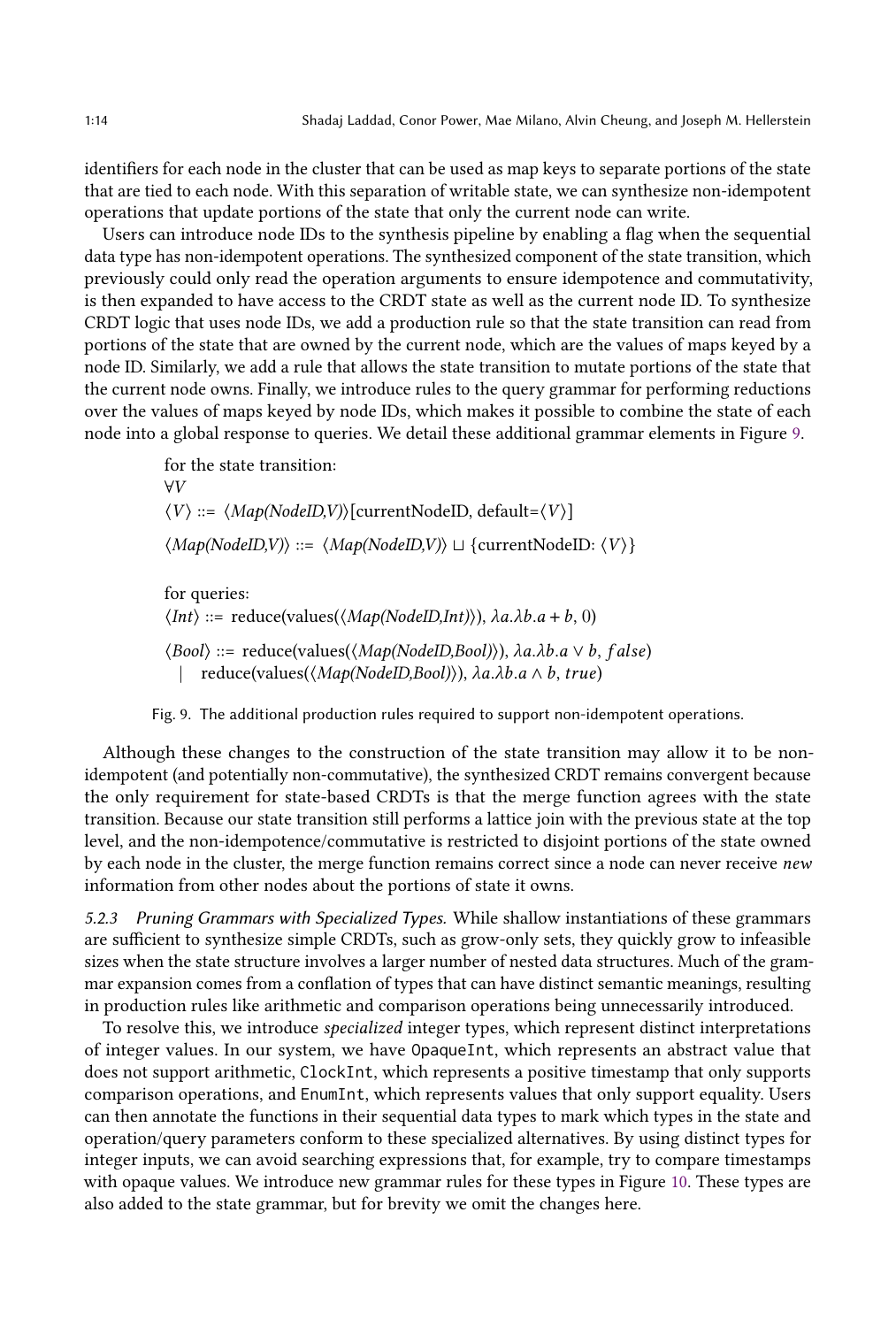<span id="page-14-1"></span> $\forall T, U$  $\langle bool \rangle ::= \langle opaque \rangle > \langle opaque \rangle | \langle opaque \rangle \geq \langle opaque \rangle | \langle opaque \rangle | \langle opaque \rangle$ |  $\langle clock \rangle > \langle clock \rangle$  |  $\langle clock \rangle \ge \langle clock \rangle$  |  $\langle clock \rangle = \langle clock \rangle$  |  $\langle enum \rangle = \langle enum \rangle$  $\langle clock \rangle ::= 0$  $\langle \textit{enum} \rangle ::= 0 \mid 1 \mid \text{constants}$  in the sequential source  $\langle U \rangle ::=$  reduce(values( $\langle Map(T,U) \rangle$ ),  $\lambda a. \lambda b. a \sqcup b, \perp$ )

Fig. 10. The production rules for specialized integer types and semilattice reductions.

With the grammars defined for all three functions, we can apply a syntax-guided synthesis algorithm to explore the space of CRDT implementations and use the bounded history verification conditions to automatically verify candidates using an SMT solver. The bounds used in this phase start at very small values but are incrementally increased based on feedback from later phases of the synthesis algorithm, which we discuss in further detail in Section [5.3.](#page-15-1)

<span id="page-14-0"></span>5.2.4 Invariant Synthesis for Unbounded Verification. After the first synthesis phase produces a CRDT design that passes bounded-history verification, we must synthesize additional invariants to check the CRDT against the unbounded verification conditions. We must re-synthesize the equivalence function with the CRDT state invariant included, since the unbounded conditions depend on the invariant to exclude unreachable CRDT states. In addition, we synthesize the orderWithState function so that the unbounded conditions can reason about operation orderings.

The CRDT state invariant only has access to the CRDT state, which helps reduce the size of the grammar generated. We seed the invariant with an explicit condition that checks if the state is valid according to the relevant semilattice definitions. Each semilattice in our state grammar comes with logic for checking validity, such as that the integer values for clocks are at least zero. By automatically including these checks, we further reduce the burden on the synthesizer to discover properties needed for the inductive proof. The rest of the invariant is synthesized using the same type-based grammar as the other functions. Note that we do not need to synthesize the relation component of equivalence, since that was already synthesized in the bounded-history phase.

Synthesizing order With State is a bit more complex. Since the role of this function is to determine whether an operation is in-order while only having access to the CRDT state, this function often needs to combine information from large portions of the state rather than just manipulating data associated with specific keys. For example, when synthesizing a CRDT that uses clocks to order operations, order WithState will need to check that the timestamp of the given operation is greater than all existing timestamps in the state. But it is challenging for syntax-guided synthesis engines to reason about arbitrary reductions, so we must reduce the complexity of the grammar.

We tackle this by noting that reductions (such as collecting the highest timestamp) use the semilattice join of the type being accumulated. This has some intuitive backing as well, since comparing with the semilattice order against multiple values is equivalent to a single comparison against the semilattice join over those values. Based on this observation, we add a rule in Figure [10](#page-14-1) to compute reductions using the lattice join for all relevant lattice values in the state. Note that we support reductions over map values, but not sets because their elements may not be semilattices.

With these additional production rules, we can synthesize an appropriate order With State for the candidate CRDT. With the invariant grammars configured and the existing st' and query' functions from the previous phase, we return to the synthesis engine with the unbounded verification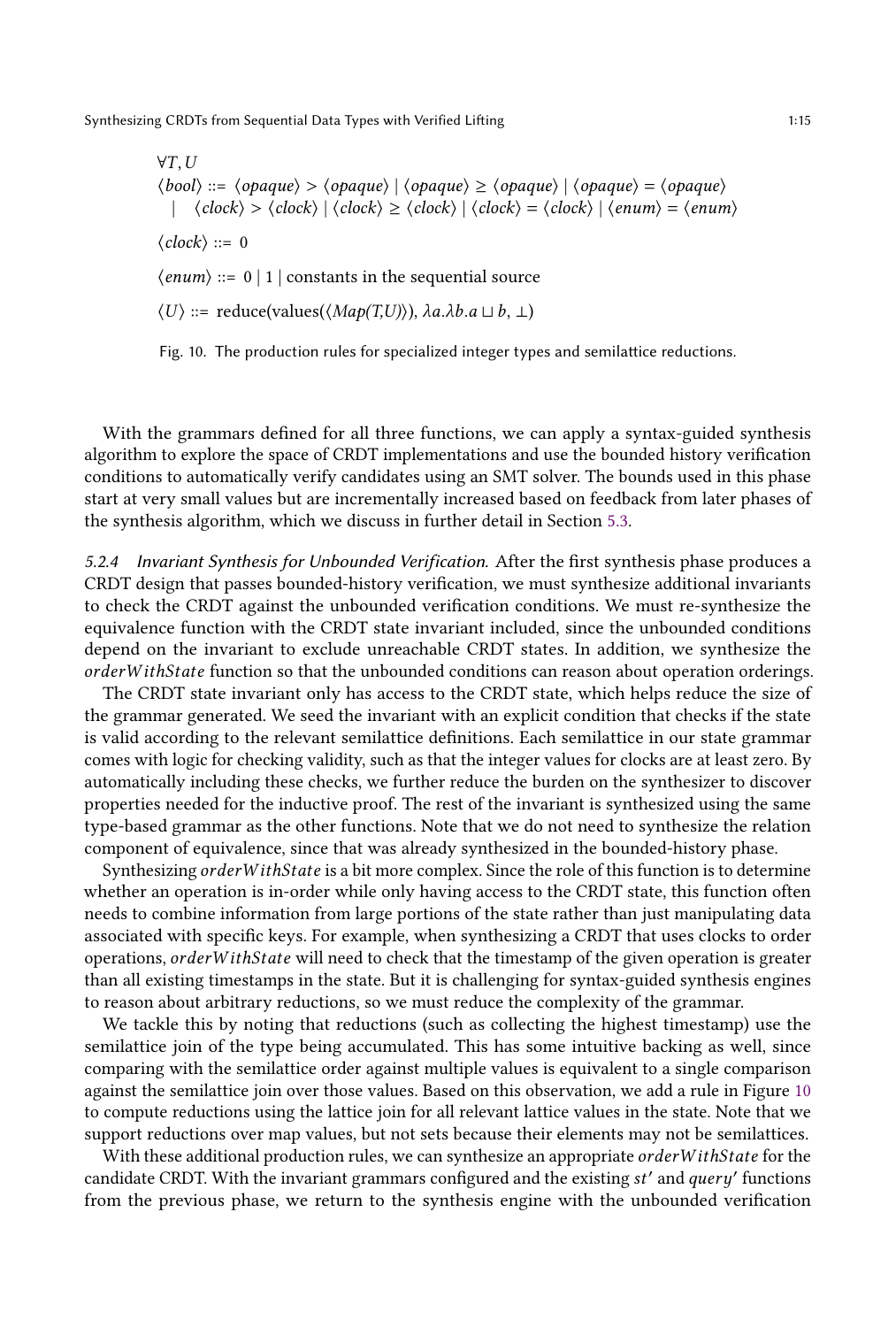conditions. At this point, we are verifying all scenarios the CRDT is expected to correctly handle, so if we successfully synthesize the invariants we have a provably correct CRDT design!

### <span id="page-15-1"></span>5.3 End-to-End Synthesis Algorithm

Now that we have the search space for state structures and runtime logic defined, we can synthesize the entire CRDT from scratch by simultaneously exploring both spaces. In our end-to-end algorithm, we apply multiple logic synthesis phases and verification modes to create provably correct CRDTs while also pruning the program space early in the synthesis algorithm.

```
function search(ref, opOrder)for depth \leftarrow (2..\infty) do
        for s \leftarrow semilatticeCompositions(depth) do
            historyBound \leftarrow 2p2Depth \leftarrow depthloop
                \overline{p}1Synth \leftarrow synthBoundedHistory(ref, s, opOrder, depth, historyBound)
                if p1Synth = unsat then break;
                p2Synth \leftarrow synthUnbounded(ref, s, opOrder, p2Depth, p1Synth)if p2Synth = unsat then
                    historyBound \leftarrow historyBound + 1p2Depth \leftarrow p2Depth+1else
                    return p2Synth
```
<span id="page-15-2"></span>Algorithm 1: The end-to-end algorithm for synthesizing a CRDT from scratch.

At the top level of the algorithm, we iterate over candidate state structures generated from the grammar of semilattice compositions. For each of these, we then generate the appropriate runtime logic grammars and perform synthesis with the bounded-history verification conditions (with an initial bound of 2). If we fail to synthesize, we can eliminate the candidate state structure from consideration, since there is no synthesizable logic even when the verification is relaxed.

If we successfully synthesize, we can move on to synthesizing the additional invariants for unbounded history verification. We combine the synthesized code from the previous phase with new grammars for the extensions to equivalence and the *order With State* function, and call out to the synthesis engine again. If we fail to synthesize at this point, it means that either the boundedhistory phase returned a buggy implementation or the grammar for invariants was too small. To address this, we return to the bounded-history phase and increase the history bound as well as the grammar depth for invariants. If we successfully synthesize, we have a provably correct CRDT that we can return to the user. We summarize this algorithm in Algorithm [1.](#page-15-2)

#### <span id="page-15-0"></span>6 IMPLEMENTATION

We implement our synthesis system using an extended version of the framework in Casper [\[Ahmad](#page-23-6) [and Cheung](#page-23-6) [2018\]](#page-23-6), which allows us to automatically extract sequential data types written in C, C++, and other languages by first compiling them to LLVM and analyzing the IR to generate the equivalent SMT logic. Our implementation also includes wrappers around the Rosette synthesis engine [\[Torlak and Bodik](#page-25-8) [2013\]](#page-25-8) and CVC5 theorem prover [\[Barbosa et al.](#page-23-5) [2022\]](#page-23-5), which we use to perform synthesis and unbounded verification.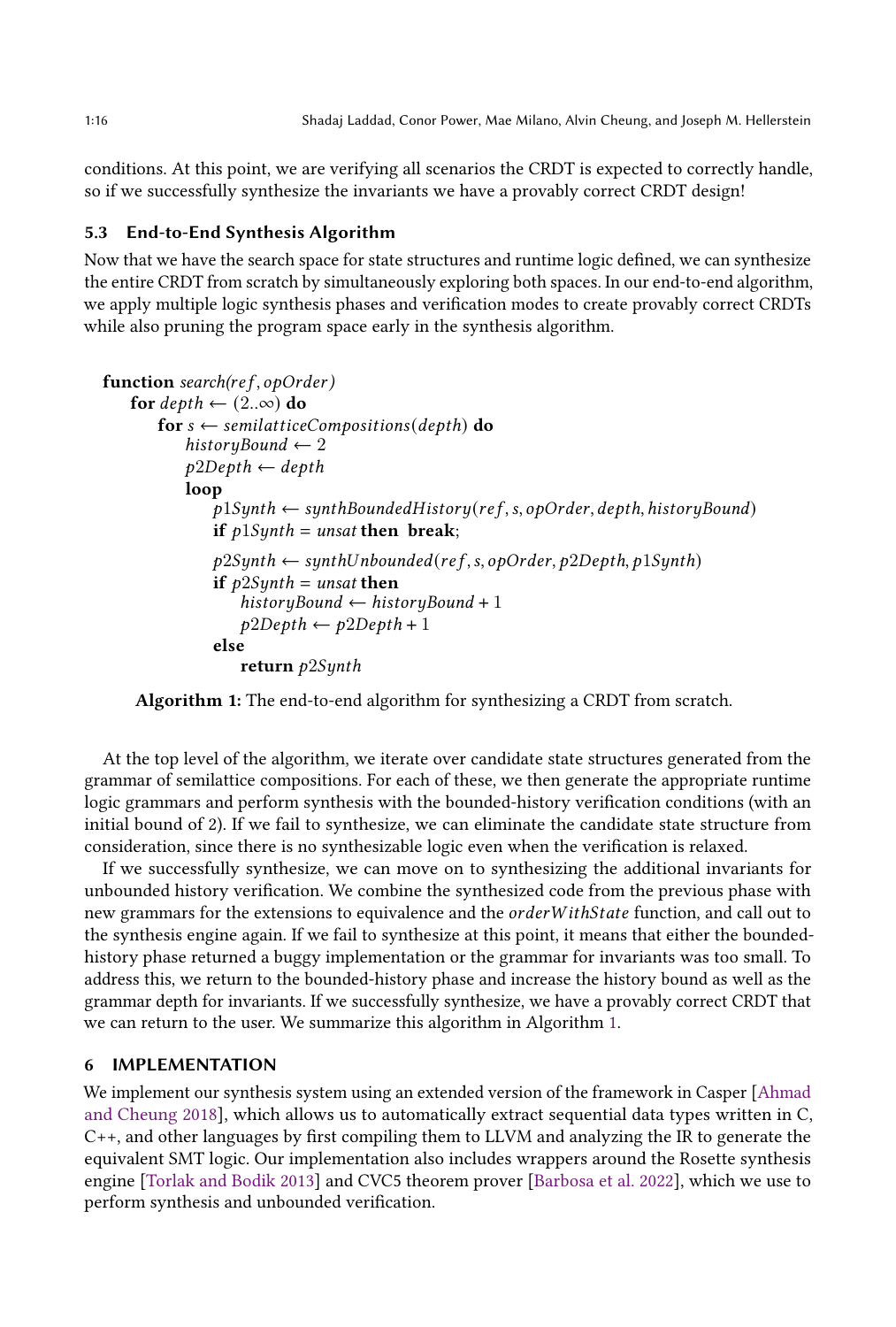## 6.1 Supported Language Features

To synthesize a CRDT, our algorithm must first extract the semantics of the sequential data type provided by the user. To ensure that the logic implemented by the user can be accurately translated into the SMT logic used for verification, we define a space of programs that can be safely handled. Our system can handle basic LLVM operations, branches, integer/Boolean primitives, and list/set/map data structures.

Our analysis can accurately handle primitive types such as integers and Booleans, along with the corresponding arithmetic and logical operations on them. In addition, we provide a set of APIs for lists, sets, and maps that users can build on in their sequential data type. Our analysis automatically recognizes uses of these specialized APIs and lowers them to the corresponding SMT theory. Our framework offers a modular approach to defining the semantics of these types, so it is straightforward to add support for richer data structures such as stacks.

In addition to analyzing the types and operations on them, our framework can extract branches found in the LLVM IR to conditionals in the generated SMT logic. Our system generates separate specifications of each basic block found in a function, and links them together to define the function as a whole. This approach allows us to handle nested conditionals and early returns without needing additional logic for these cases. In addition to branches, our analysis also handles user-defined functions by inlining them into the top-level function that is lifted.

## 6.2 Bounded Data Structure Verification

When synthesizing with Rosette, we face a limitation that the size of the symbolic state must be a constant, which means that we cannot define verification conditions that operate over unbounded data structures such as lists or sets. To address this limitation, we bound the size of these data structures to a fixed size while performing synthesis. After Rosette returns us a successfully synthesized CRDT, we then pass the result to CVC5, which can perform verification with unbounded data structures when a theory is defined for their behavior.

CVC5 natively supports a theory of sets, and we provide our own set of axioms that define tuples. When maps—which have not yet been modeled in CVC5—are involved in the synthesized CRDT, we fall back to using Rosette for verification with a large bound for the data structures. We hope to improve this in future work by providing a set of complete axioms that enable the solver to reason about unbounded map instances. In the meantime, the bounds we use for the fallback are sufficiently large to consistently produce correct synthesized results.

## 6.3 Parallel State Structure Exploration

Both Rosette, which uses Z3 under the hood, and CVC5 are single-threaded. If we were to naively implement the end-to-end algorithm, we would underutilize the multi-core capabilities of modern systems. But because we control the search of CRDT state structures, and the logic synthesis for each structure candidate is independent of the others, we can drastically speed up the synthesis algorithm by parallelizing across state structures.

Our system allows users to configure the number of state structures to synthesize logic for in parallel. Based on this parameter, we then instantiate a thread pool and spawn the logic synthesis algorithm for candidate structures on free threads. When a thread returns a successfully synthesized candidate, we shut down all other jobs and return the result. If a thread reports that no synthesized logic exists for the state structure, we launch synthesis for the next candidate structure. By exploring more state structures and avoiding situations where synthesis is blocked on a state candidate that is particularly difficult to synthesize logic for, this technique drastically improves the end-to-end synthesis performance.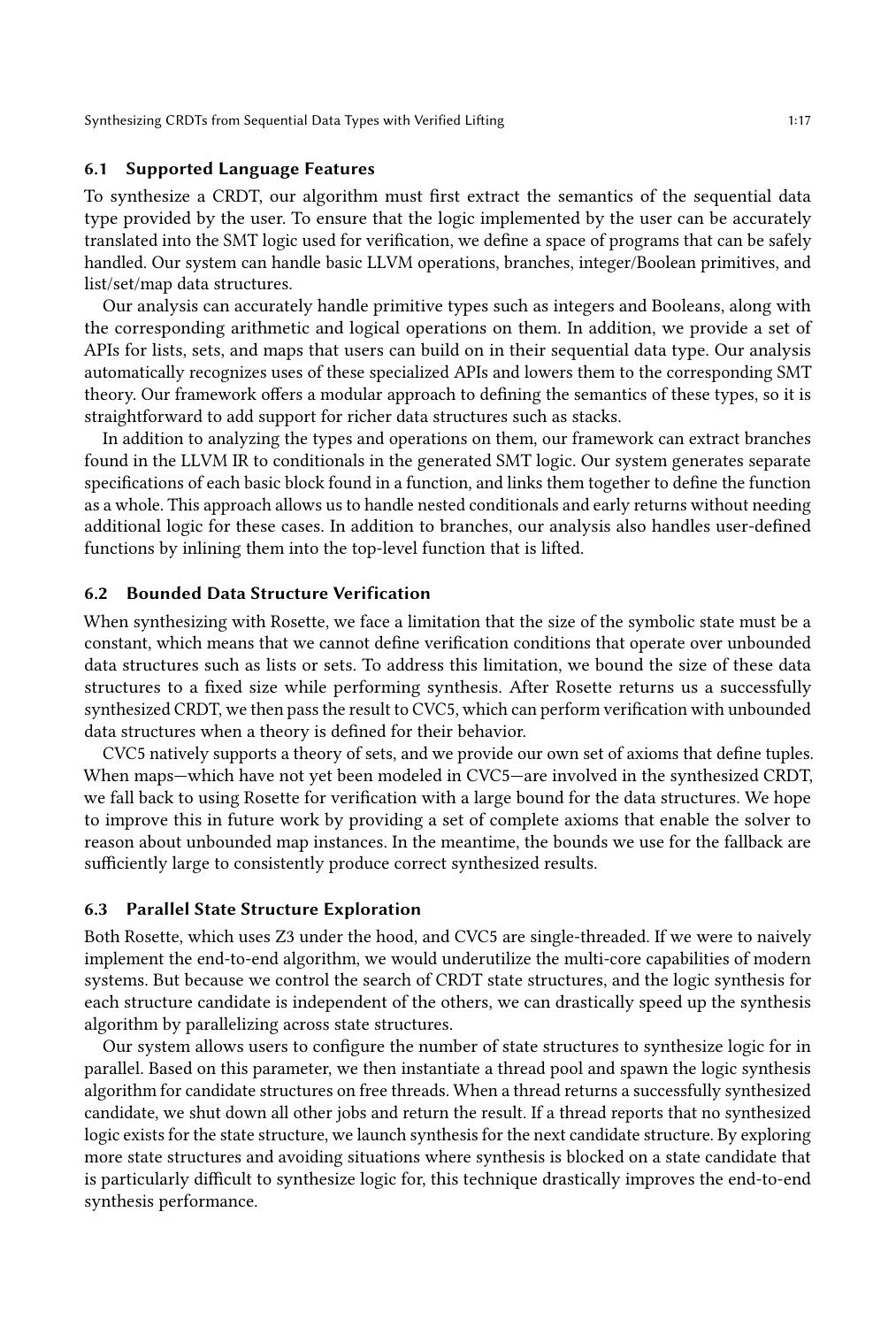### <span id="page-17-0"></span>7 EVALUATION

In our evaluation, we explore the capability of our system to *correctly* and *efficiently* synthesize CRDTs for a variety of sequential data type and operation ordering specifications. We focus on answering the following research questions:

- RQ1: Can the system produce practical CRDTs based on specifications sourced from literature on coordination-avoidance?
- RQ2: What is the effect of pruning structures with bounded-history verification on the overall synthesis performance?
- RQ3: Is the grammar of lattice composition sufficiently rich to produce CRDT designs that differ from the canonical implementations in the literature?

## 7.1 RQ1: Synthesizing Practical CRDTs

We begin by evaluating the ability of our synthesis algorithm to produce correct CRDTs from scratch for a variety of user-provided specifications. We sourced several sequential data types and operation orderings, summarized in Table [1,](#page-17-1) from existing literature on human-designed CRDTs [\[Shapiro](#page-25-5) [et al.](#page-25-5) [2011a\]](#page-25-5) and coordination-avoidance [\[De Porre et al.](#page-23-7) [2021\]](#page-23-7). For each of the benchmarks, we created a minimal implementation of the sequential type in C based on the specifications provided by the source and encoded the operation ordering using the IR provided by the synthesis system. All benchmarks were conducted on a AMD Ryzen 9 3900X processor with 12C/24T and 48 GB of memory, with our implementation configured to use up to 12 threads. We use LLVM 11 to compile and analyze the sequential types, as well as the latest versions of Rosette (4.1) and CVC5 (1.0.0).

<span id="page-17-1"></span>

| Source   | Specification Size        | Timestamps | Non-Idempotent |
|----------|---------------------------|------------|----------------|
| Shapiro  | $21$ LoC                  |            |                |
| Shapiro  | $20$ LoC                  |            |                |
| De Porre | $21$ LoC                  |            |                |
| De Porre | $21$ LoC                  | ✓          |                |
| Shapiro  | $16$ LoC                  |            |                |
| Shapiro  | $24$ LoC                  |            |                |
| Shapiro  | $24$ LoC                  |            |                |
| De Porre | $24$ LoC                  |            |                |
| De Porre | $24$ LoC                  |            |                |
|          | Last-Writer-Wins Register |            |                |

Table 1. The set of CRDT specifications used to evaluate our synthesis algorithm.

Our overall approach is designed to require minimal user intervention to produce a practical CRDT. As a proxy for this goal, we measured the amount of code required for a user to specify both the sequential data type and the operation ordering that specifies the synthesized CRDT. For all our benchmarks, both of these components can be declared within 25 lines of C (for the data type) and Python (for the operation ordering). In addition, most of the code is for the sequential data type, which a developer using our system will likely already have. The operation orderings, which are specific to our synthesis system, could all be defined in 4 LoC or less of integer comparisons.

When run with our collection of benchmarks, our synthesis algorithm is able to successfully generate designs that conform to all of the specifications, and it identifies the inductive invariants necessary to prove correctness of each CRDT over unbounded executions. We list the time required to synthesize each CRDT and the state structure of the synthesized result in Table [2.](#page-18-0) Simpler CRDTs, such as the Grow-Only/Two-Phase Set and LWW-Register, can be synthesized by our system in a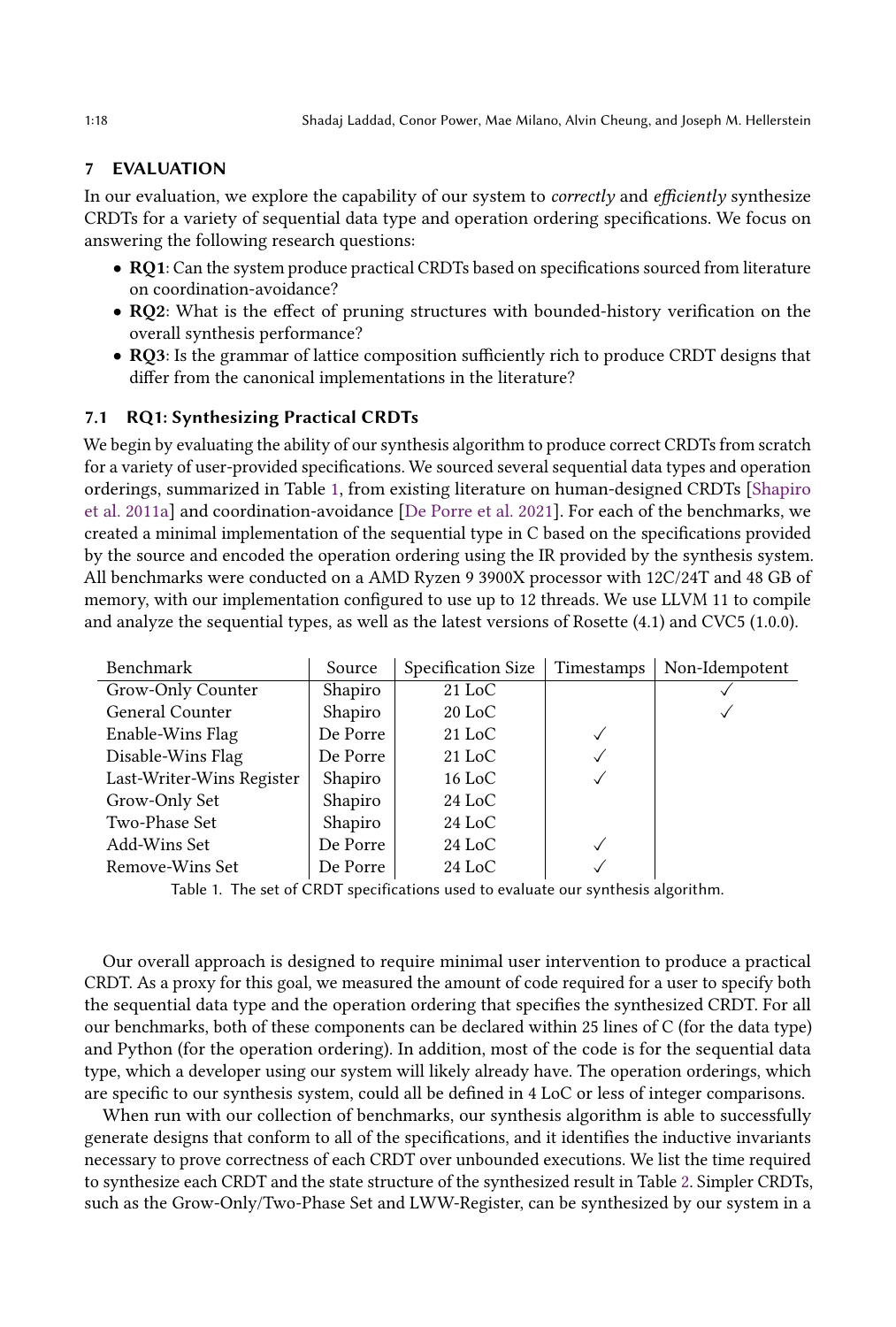matter of seconds. More complex CRDTs, especially those that use timestamps to order operations such as the Add/Remove-Wins Set, can take on the order of 10s of minutes to synthesize. These performance measurements indicate that the composition of multiple synthesis phases allows for many types of CRDTs to be synthesized in a reasonable amount of time.

<span id="page-18-0"></span>

| <b>Benchmark</b>  | Synthesis Time | Synthesis Time                | Synthesized State Type                                         |
|-------------------|----------------|-------------------------------|----------------------------------------------------------------|
|                   | (default)      | (no pruning)                  |                                                                |
| Grow-Only         | 54s            | 37s                           | Map <nodeid, maxint<int="">&gt;</nodeid,>                      |
| Counter           |                |                               |                                                                |
| General Counter   | $11m$ 54s      | 16m 3s                        | FreeTuple <map<nodeid, maxint<int="">&gt;,</map<nodeid,>       |
|                   |                |                               | Map <nodeid, maxint<int="">&gt;&gt;</nodeid,>                  |
| Enable-Wins Flag  | 59s            | 3m 1s                         | LexicalProduct <maxint<clockint>, OrBool&gt;</maxint<clockint> |
| Disable-Wins Flag | $1m$ 7s        | 2m/40s                        | LexicalProduct <maxint<clockint>, OrBool&gt;</maxint<clockint> |
| Last-Writer-Wins  | 35s            | 44s                           | LexicalProduct <maxint<clockint>,</maxint<clockint>            |
| Register          |                |                               | MaxInt <opaque>&gt;</opaque>                                   |
| Grow-Only Set     | 14s            | 16s                           | Set <opaque></opaque>                                          |
| Two-Phase Set     | 47s            | 1 <sub>m</sub> 7 <sub>s</sub> | Map <opaque, orbool=""></opaque,>                              |
| Add-Wins Set      | 22m 58s        | 1hr 57m 4s                    | FreeTuple <map<opaque, maxint<clockint="">&gt;,</map<opaque,>  |
|                   |                |                               | Map <opaque, maxint<clockint="">&gt;&gt;</opaque,>             |
| Remove-Wins Set   | 21m.5s         | 1hr 50m 19s                   | FreeTuple <map<opaque, maxint<clockint="">&gt;,</map<opaque,>  |
|                   |                |                               | Map <opaque, maxint<clockint="">&gt;&gt;</opaque,>             |

Table 2. The performance of synthesizing CRDTs for the benchmark specifications with our algorithm.

Our synthesis results also show the algorithm discovering a variety of CRDT design techniques without any baked-in knowledge of CRDTs, such as using timestamps to guard data and storing the effects of conflicting operations in separate parts of the state. For example, our system synthesizes the CRDT on the left in Figure [11](#page-19-0) for the Add-Wins Set, which supports repeated insertions and removals by using timestamps to have Adds only shadow Removes when they are concurrent. Similarly, on the right side of Fig [11,](#page-19-0) our system is able to discover how to use node IDs to handle non-idempotent operations in a counter CRDT, using multiple reductions in the query to take the difference of the accumulated increments and decrements.

Although our work does not focus on the runtime performance, all of our CRDTs have comparable theoretical performance to human designs in existing literature. In the case of the Two-Phase Set benchmark, our synthesis algorithm comes up with a more efficient state encoding (which we discuss in Section [7.3\)](#page-19-1) that simplifies the state to a single integer to Boolean map rather than the typical two integer sets. Overall, our synthesis algorithm is able to produce practical, provably correct CRDTs for the variety of specifications in our benchmarks.

## 7.2 RQ2: Search Space Pruning

A key contribution in our runtime synthesis algorithm is the use of two SMT encodings of the correctness conditions: one that can quickly verify CRDT candidates with checks for bounded executions, and one that can prove unbounded correctness but requires the synthesizer to identify additional invariants. In this section, we explore the performance of this two-phase approach.

First, we can compare the time that our end-to-end algorithm takes to find CRDTs for each of the benchmarks with and without the bounded-history phase as a pruning optimization. In Table [2,](#page-18-0) we list the synthesis times without the bounded-history phase under the "no pruning" column. Other than the Grow-Only Counter, which synthesizes under a minute in both modes since the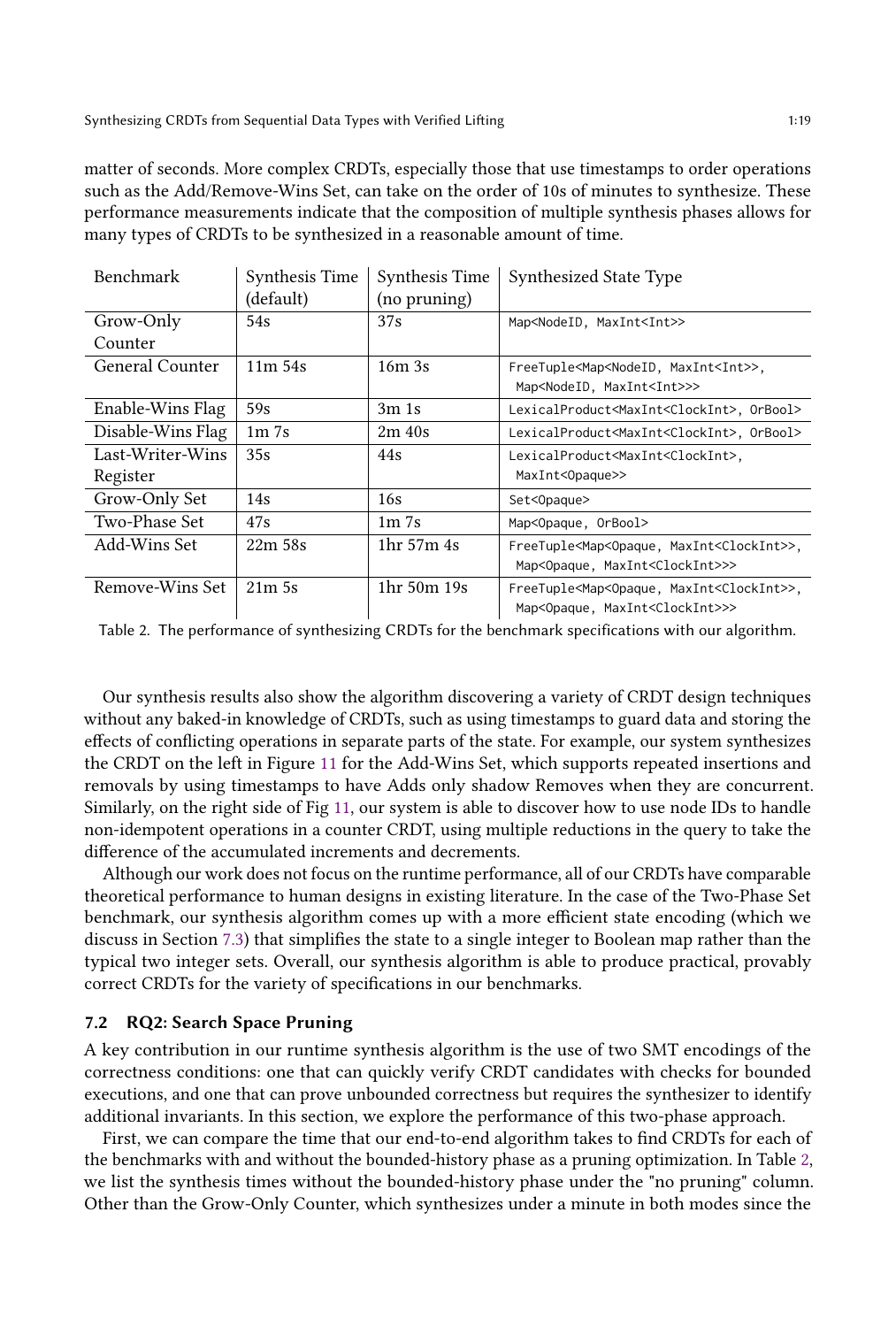<span id="page-19-0"></span>crdt AddWinsSet initialState:  $({}, {{})$ operation  $((s_1, s_2), add, value, time)$ if  $add = 1$  then return  $((s_1 \cup \{value : time\}), s_2)$ else return  $(s_1, (s_2 \cup \{value : time\}))$ **query**  $((s_1, s_2), v)$  $t_1 = s_1 [v, default = 0]$  $t_2 = s_2[v, default = 0]$ return  $t_1 \geq t_2 \wedge t_1 > 0$ 

```
crdt GeneralCounter
    initialState: ({}, {})operation ((s_1, s_2), inc, nodeID)cur_1 = s_1 [nodeID, default = 0]cur_2 = s_2[nodeID, default = 0]
        if inc = 1 then
            return
              ((s_1 \cup \{nodeID : cur_1 + 1\}), s_2)else
            return
              (s_1, s_2 \cup \{nodeID : cur_2 + 1\})query ((s_1, s_2))r_1 = reduce(value(s_1), \lambda a. \lambda b. a+b, 0)r_2 = reduce(value(s_2), \lambda a. \lambda b. a+b, 0)return r_1 - r_2
```
Fig. 11. The Add-Wins Set and General Counter CRDTs our synthesis algorithm is able to produce.

CRDT design is relatively simple, all the benchmarks synthesize faster with the bounded-history phase. The biggest performance improvements come for the CRDTs with the most complex state structures: the General Counter and Add/Remove-Wins Set. In the case of the Sets, we see up to a 5x speedup by using bounded-history to prune data structures.

For a more nuanced exploration of  $whv$  we see these speedups, we collect the time it takes each synthesis algorithm to either correctly synthesize or prune out each candidate data structure for the Add-Wins Set benchmark. We compare the two algorithms in Figure [12,](#page-19-2) where we plot a distribution of the percent of candidates (out of 86 total) that can be evaluated within a given amount of time. With bounded history, all candidate structures can be processed in under 15 minutes, allowing the end-to-end algorithm to quickly reach the state candidate that yields a correct CRDT. Without pruning, many state candidates take up to 20 minutes to be evaluated and there is a long tail of candidates that take up to an hour. When the CRDT must have

<span id="page-19-2"></span>

Fig. 12. The distribution of time taken to evaluate candidates for the Add-Wins Set benchmark.

a complex state to support the specified semantics, these stragglers have a significant toll on synthesis performance since they block exploration of the program space.

#### <span id="page-19-1"></span>7.3 RQ3: Alternative CRDT Synthesis

Finally, we evaluate the richness of the space of CRDTs our synthesis algorithm explores. In particular, we are interested in the ability of our synthesis algorithm to produce multiple CRDT implementations for a single specification. Since our combination of a sequential type and operation ordering uniquely defines the user-observable behavior of a CRDT, any alternate designs will be functionally equivalent but may have different memory utilization and performance characteristics.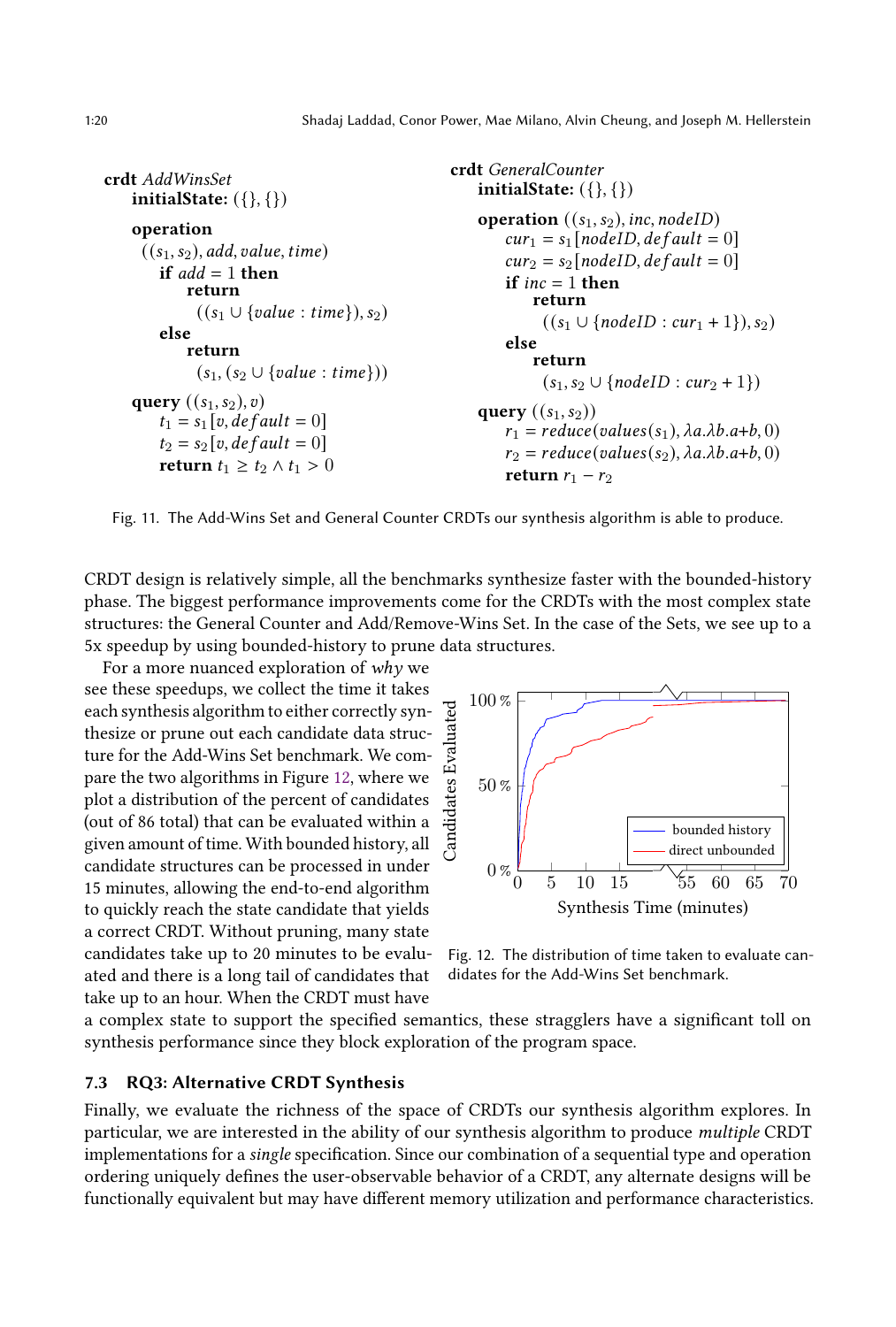In our exploration of alternate CRDT designs, we focus on the Two-Phase Set, which has moderately complex semantics since its execution has multiple phases: allow inserts, then removes, but not inserts again. When we perform synthesis, the first CRDT that is generated is surprisingly not the 2P-Set from existing CRDT literature, but instead (to our knowledge) a novel design that uses a map to capture the phase of each element. If we continue searching, the algorithm also emits the classic 2P-Set, but this arrives later since its state structure is larger.

We list the new design in Figure [13.](#page-20-0) There are several clever tricks that the synthesizer comes up with to match the specification while using a simpler state. First, the synthesizer realizes that the behavior of a two-phase set "saturating" after removing an element matches how an OrBool saturates when it becomes

```
crdt TwoPhaseSet
   initialState: {}
    operation (s, add, value)if add = 1 then
           return
             s_1 \cup \{value : false\}else
           return
             s_1 \cup \{ value : true \}query (s, v)return
         \lnot s[v, default = true]
```
Fig. 13. The novel map-based CRDT that is synthesized for the two-phase set benchmark.

true. Next, it discovers that by using a mapping from keys to these values, it can maintain a separate saturating value for each key in the set.

But this still leaves a challenging situation for the initial state. Because we use the saturated true value to represent the element being removed, that means we have to set the value for a key to *false* when it is inserted the first time. But since  $\bot = false$  for an OrBool, that would leave us with no additional state. This is where the final trick is discovered by the synthesizer: to query the map with a default value of  $true$ . This effectively creates a third state for when the key is not even in the map. By automatically discovering this combination of CRDT design tricks, our synthesis algorithm is able to produce this novel encoding of a two-phase set.

Our synthesis algorithm also produces alternate designs for many other benchmarks, such as using pairs of clocks instead of a LexicalProduct for the enable/disable-wins flag benchmarks. The presence of such alternatives paves the way for future work where we synthesize not only a correct CRDT, but a *performant* one according to a cost model that can compare CRDT candidates. Furthermore, the pool of alternative designs may be useful for incrementally re-synthesizing CRDTs as the sequential data type is updated, something we hope to explore in the future.

#### 8 RELATED WORK

#### 8.1 Creating Replicated Objects from Sequential Specifications

There are a few lines of work that focus narrowly on the same problem we take aim at here: taking specifications of sequential datatypes and automatically creating equivalent replicated types. Where these projects differ from ours is primarily in our use of program synthesis: to our knowledge we are the first to utilize a search-based synthesis approach to generate state representations and runtime logic. Our other differences focus on how we chose to resolve conflicting operations, and our approach of searching semilattice compositions for the CRDT state.

Gallifrey [\[Milano et al.](#page-25-9) [2019\]](#page-25-9), Indigo [\[Balegas et al.](#page-23-8) [2015\]](#page-23-8), and ECROs [\[De Porre et al.](#page-23-7) [2021\]](#page-23-7) focus on not just specifying replicated data types, but also in ensuring that applications which use them do not see inconsistent state—much as our work verifies correctness with respect to queries. Beyond the use of program synthesis in our work, the main point of divergence is in their use of preconditions and postconditions as a verification tool to exactly match the behavior of synchronous objects. Other work also uses this pre/post-condition approach [\[De Porre et al.](#page-23-9) [2019\]](#page-23-9)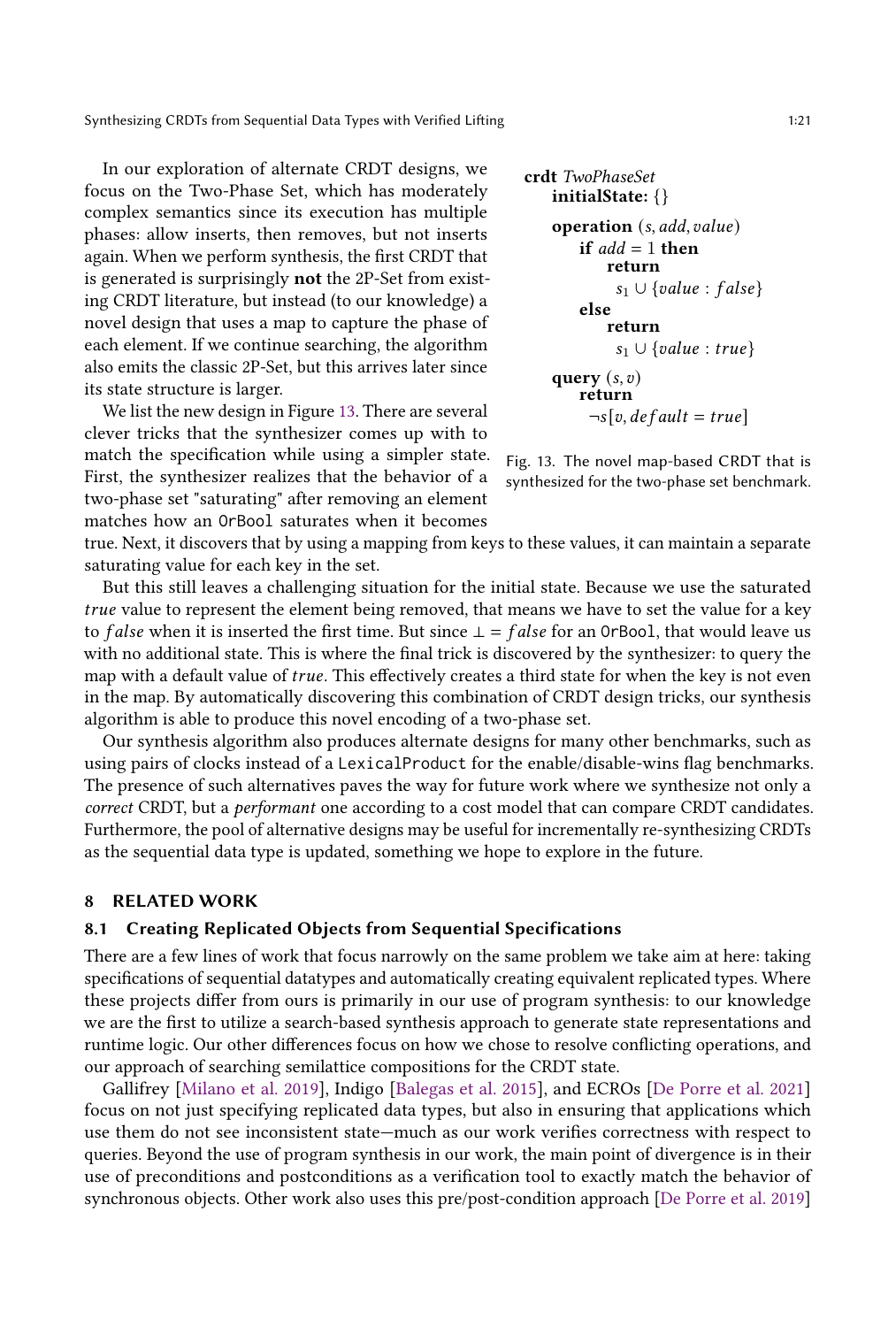or shares the goal of matching sequential behavior [\[Soethout et al.](#page-25-10) [2019\]](#page-25-10). Our goal is not to exactly match sequential behavior; we let programmers tweak the semantics of synchronous objects with simple ordering constraints on conflicting operations. This allows us to lift all specified operations into CRDTs, rather than limiting ourselves to operations which already commute (as in Gallifrey) or resorting to explicit synchronization or deferred re-execution for conflicting events (as in Indigo and ECROs).

The MRDT line of work [\[Kaki et al.](#page-24-13) [2019;](#page-24-13) [Soundarapandian et al.](#page-25-11) [2022\]](#page-25-11) starts with a similar premise to ours—synthesizing replicated datatypes from annotated sequential specifications—but takes a radically different approach. Our largest differences center around their runtime system, which is based on a Git-inspired log of versioned data structures, and in their mode of annotation, which centers around abstraction and concretization functions. In contrast, our sorting-based annotations are simpler, and our generated CRDTs require only a basic gossip protocol at run-time. Additionally, their synthesized merge functions use a rule-based approach to construction, whereas our work takes the search-based approach most commonly associated with synthesis literature.

#### 8.2 Program Synthesis and Verified Lifting

The synthesis approach taken in this work is directly inspired by verified lifting [\[Kamil et al.](#page-24-9) [2016\]](#page-24-9), the approach at the heart of work such as Domino [\[Sivaraman et al.](#page-25-12) [2016\]](#page-25-12), Casper [\[Ahmad and](#page-23-6) [Cheung](#page-23-6) [2018\]](#page-23-6), and Dexter [\[Ahmad et al.](#page-23-10) [2019\]](#page-23-10). With verified lifting, the correctness conditions for synthesizing code in a particular DSL are derived from existing implementations in standard languages such as  $C/C++$ . Our approach expands on this tradition primarily by our choice to synthesize entire data types, instead of just function implementations. This involves more complex verification conditions that check behavioral equivalence between the input code and the synthesized CRDT, rather than just checking equality of function outputs. Furthermore, our introduction of ordering constraints goes beyond verifying strict equivalence to allow user-supplied adjustments that enable even sequential data types with conflicting operations to be lifted to CRDTs.

Few previous systems have attempted to directly apply search-based program synthesis to the space of replication. Two that stand out are Hamsaz [\[Houshmand and Lesani](#page-24-14) [2019\]](#page-24-14) and Hampa [\[Li](#page-25-13) [et al.](#page-25-13) [2020\]](#page-25-13). Hamsaz uses programmer-provided invariants to synthesize custom consistency protocols for the replication of shared data structures. While its analysis component is reminiscent of other work, such as Quelea, and the Indigo line [\[Balegas et al.](#page-23-11) [2018,](#page-23-11) [2015;](#page-23-8) [De Porre et al.](#page-23-7) [2021;](#page-23-7) [Sivaramakrishnan et al.](#page-25-14) [2015\]](#page-25-14), its novel synthesis component is of particular interest to this work. Like our work, Hamsaz uses an SMT encoding of the programmer-specified semantics to search through potential replication strategies. Hampa [\[Li et al.](#page-25-13) [2020\]](#page-25-13), a similar work from the same research group, adds recency to the mix. However, both of these solutions are focused on identifying efficient coordination protocols, rather than eliminating coordination altogether. The CRDTs synthesized by our algorithm can be replicated without needing any coordination within the cluster.

#### 8.3 Making Replicated Objects Easier to Work With

Several papers attempt to make the process of programming against weak consistency tractable. Some do so by exposing weakly-consistent replicated objects with approachable semantics; indeed, the original CRDT work fits in this vein [\[Shapiro et al.](#page-25-5) [2011a\]](#page-25-5). Other such approaches include the CloudTypes work from Microsoft [\[Burckhardt et al.](#page-23-12) [2012\]](#page-23-12) or work on allowing an application to safely mix consistency levels via MixT [\[Milano and Myers](#page-25-15) [2018\]](#page-25-15), Disciplined Inconsistency [\[Holt et al.](#page-24-15) [2016\]](#page-24-15), CScript [\[De Porre et al.](#page-23-13) [2020\]](#page-23-13), or Red-Blue consistency [\[Li et al.](#page-24-16) [2012\]](#page-24-16). Some work automatically chooses consistency levels for the programmer, driving the choice of mixed consistency via program invariants rather than explicit consistency annotations [\[Kaki et al.](#page-24-17) [2018;](#page-24-17)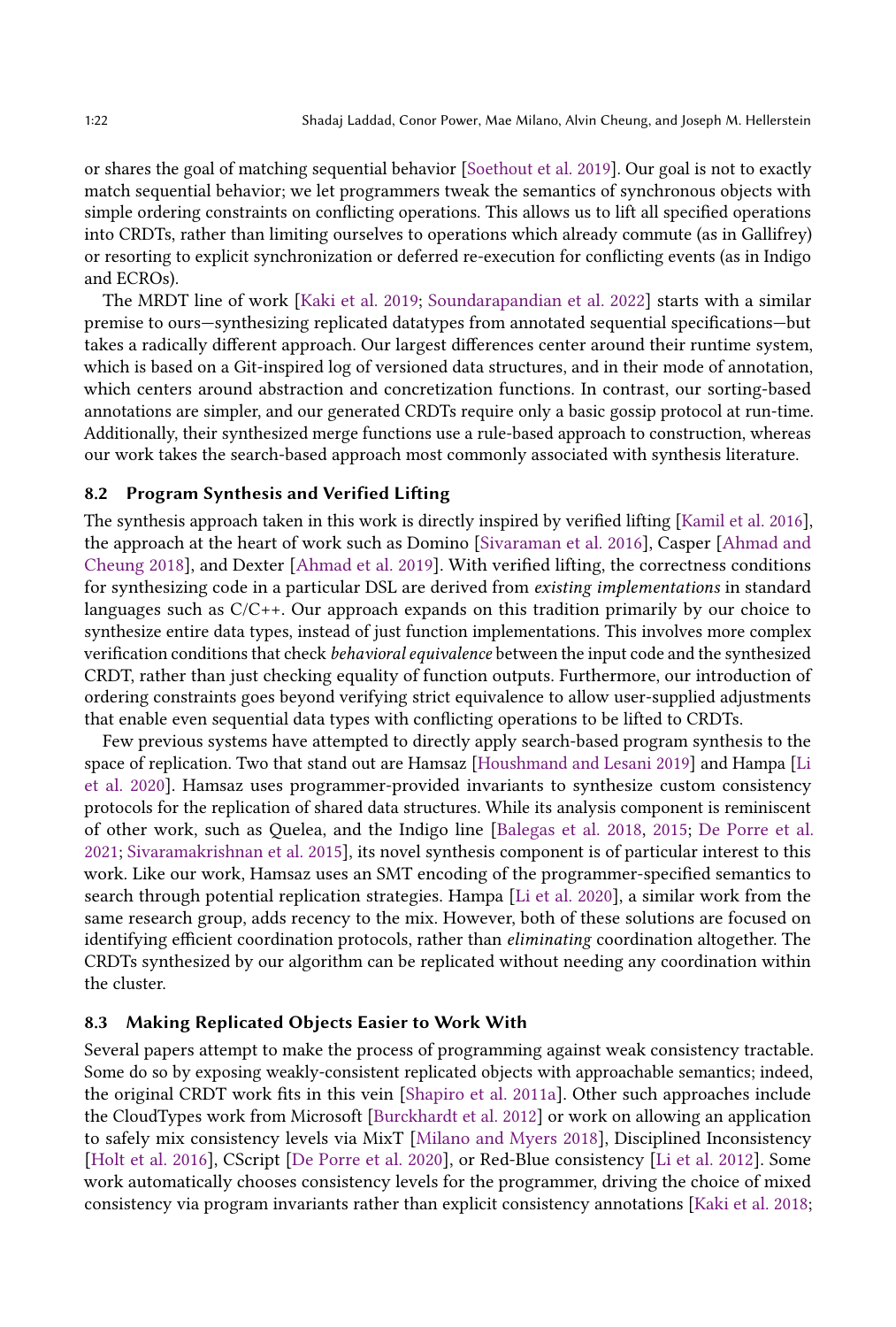[Li et al.](#page-24-18) [2014;](#page-24-18) [Sivaramakrishnan et al.](#page-25-14) [2015;](#page-25-14) [Zhao and Haller](#page-26-0) [2018,](#page-26-0) [2020\]](#page-26-1). All work on mixing consistency shares the belief that programmers require stronger consistency for some operations; in contrast, we let users introduce semantic adjustments that eliminate the need for strong consistency.

Other work focuses on ensuring that application executions are convergent despite the inherent non-determinism of concurrency and weakly-consistent replication. These include a long line of work from Berkeley [\[Alvaro et al.](#page-23-14) [2014,](#page-23-14) [2011,](#page-23-15) [2010;](#page-23-16) [Conway et al.](#page-23-17) [2014,](#page-23-17) [2012\]](#page-23-2), and the Gallifrey, LASP, and LVars languages [\[Kuper and Newton](#page-24-19) [2013;](#page-24-19) [Meiklejohn and Van Roy](#page-25-16) [2015;](#page-25-16) [Milano et al.](#page-25-9) [2019\]](#page-25-9). While we believe that whole-language approaches are valuable in this space, the CRDT literature typically does not analyze programs beyond the boundaries of the CRDT implementation. A more sophisticated treatment of CRDT convergence which factors in application semantics is outside the scope of this work.

#### 8.4 Verifying Replicated Data Types

Many previous systems have also provided verification systems for manually-implemented CRDTs, checking both convergence properties and correctness with respect to a specification. Several of these require manual proof effort [\[Gomes et al.](#page-24-8) [2017;](#page-24-8) [Liu et al.](#page-25-17) [2020;](#page-25-17) [Zeller et al.](#page-25-18) [2014\]](#page-25-18), which make them infeasible for program synthesis approaches that require rapid verification of a large number of candidates.

Of particular note is recent work which explores automated verification of convergence properties via an SMT encoding [\[Nagar and Jagannathan](#page-25-6) [2019\]](#page-25-6), which is especially relevant because we also use SMT to automatically verify CRDT candidates. However, our work differs from this research in what is being verified. Because our CRDTs are convergent by construction, we do not need to perform any convergence verification. Instead, our verification conditions focus on the userobservable behavior of the CRDT, including checking the correctness of queries—something that convergence verification approaches do not include (as queries do not affect convergence). Others focus on the general question of correct use of weak consistency, and are not specific to CRDTs [\[Gotsman et al.](#page-24-20) [2016;](#page-24-20) [Wang et al.](#page-25-19) [2019\]](#page-25-19).

### 9 CONCLUSION

The future of computing is distributed, so it is important to reduce the complexity of developing correct, efficient distributed programs. We believe that verified lifting can be a useful tool towards this goal, by automating much of the process of converting familiar sequential code into scalable distributed code. In this paper, we presented a first step in this direction with a system that automatically synthesizes CRDT designs from existing sequential data type implementations, requiring only simple annotations that are are easy for developers to reason about.

We formalized the definition of correctness for CRDTs in terms of a sequential data type by introducing operation orderings, which allow users to define how the CRDT should handle conflicting non-commutative operations. To automate the verification process, we developed SMT encodings of this correctness definition that can be used to check CRDT candidates with a solver. Finally, we explored how compositions of semilattices can be naturally used as the state of a CRDT, and defined grammars for runtime logic and the invariants that enable unbounded verification of correctness. Our end-to-end algorithm efficiently synthesizes CRDTs for a variety of scenarios and produces novel alternatives to human-designed CRDTs. With our system, we hope to further unlock the power of distributed systems by making it possible for any developer to automatically replicate their existing data types by synthesizing provably equivalent CRDTs.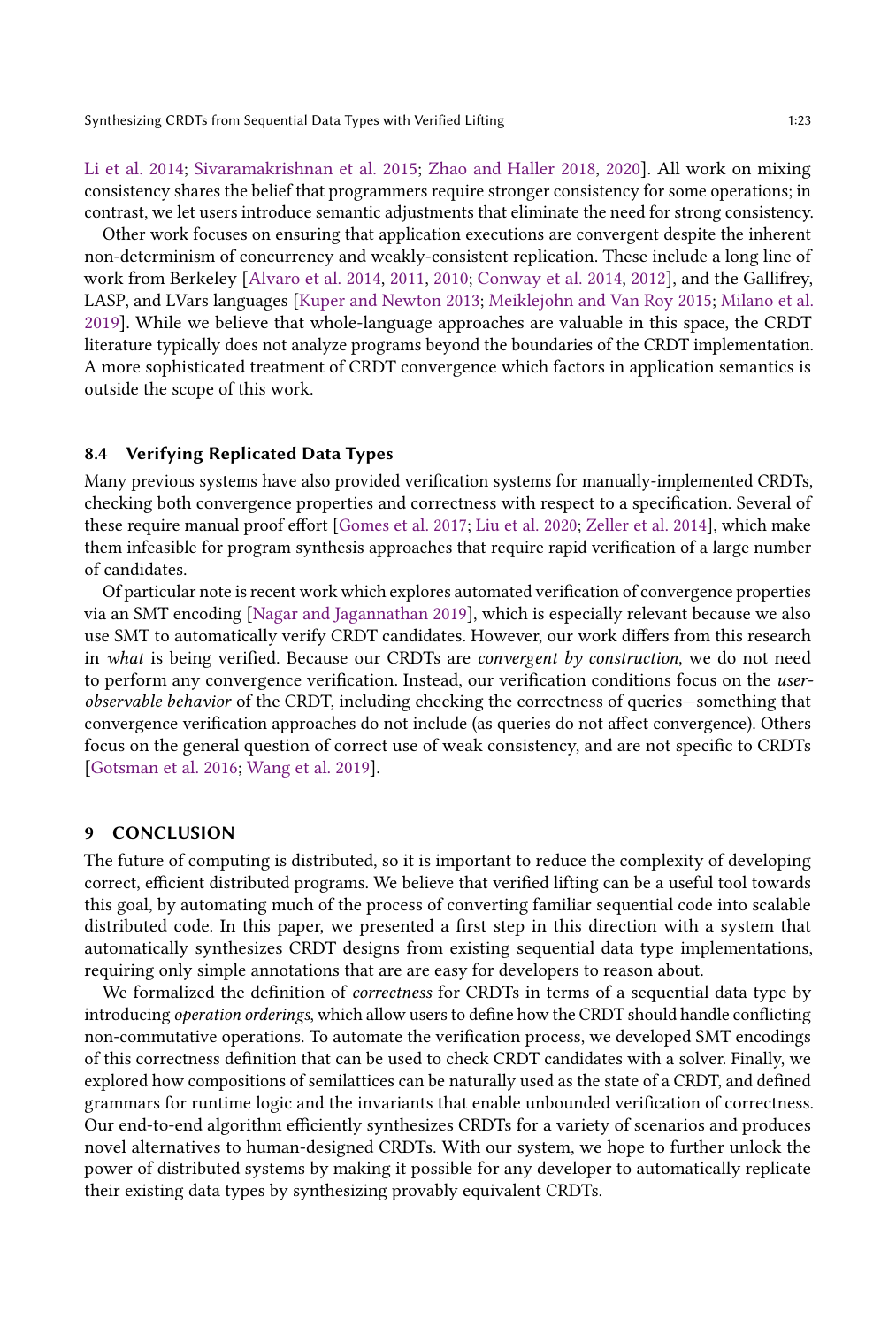#### REFERENCES

- <span id="page-23-6"></span>Maaz Bin Safeer Ahmad and Alvin Cheung. 2018. Automatically Leveraging MapReduce Frameworks for Data-Intensive Applications. In Proceedings of the 2018 International Conference on Management of Data (Houston, TX, USA) (SIGMOD '18). Association for Computing Machinery, New York, NY, USA, 1205–1220. <https://doi.org/10.1145/3183713.3196891>
- <span id="page-23-10"></span>Maaz Bin Safeer Ahmad, Jonathan Ragan-Kelley, Alvin Cheung, and Shoaib Kamil. 2019. Automatically Translating Image Processing Libraries to Halide. ACM Trans. Graph. 38, 6, Article 204 (nov 2019), 13 pages. [https://doi.org/10.1145/](https://doi.org/10.1145/3355089.3356549) [3355089.3356549](https://doi.org/10.1145/3355089.3356549)
- <span id="page-23-3"></span>Rajeev Alur, Rastislav Bodik, Garvit Juniwal, Milo M. K. Martin, Mukund Raghothaman, Sanjit A. Seshia, Rishabh Singh, Armando Solar-Lezama, Emina Torlak, and Abhishek Udupa. 2013. Syntax-guided synthesis. In 2013 Formal Methods in Computer-Aided Design. 1–8. <https://doi.org/10.1109/FMCAD.2013.6679385>
- <span id="page-23-14"></span>Peter Alvaro, Neil Conway, Joseph M Hellerstein, and David Maier. 2014. Blazes: Coordination analysis for distributed programs. In 2014 IEEE 30th International Conference on Data Engineering. IEEE, 52–63.
- <span id="page-23-15"></span>Peter Alvaro, Neil Conway, Joseph M Hellerstein, and William R Marczak. 2011. Consistency Analysis in Bloom: a CALM and Collected Approach.. In CIDR. Citeseer, 249–260.
- <span id="page-23-16"></span>Peter Alvaro, William R Marczak, Neil Conway, Joseph M Hellerstein, David Maier, and Russell Sears. 2010. Dedalus: Datalog in time and space. In International Datalog 2.0 Workshop. Springer, 262-281.
- <span id="page-23-11"></span>Valter Balegas, Sérgio Duarte, Carla Ferreira, Rodrigo Rodrigues, and Nuno Preguiça. 2018. IPA: Invariant-Preserving Applications for Weakly Consistent Replicated Databases. Proc. VLDB Endow. 12, 4 (dec 2018), 404–418. [https://doi.org/](https://doi.org/10.14778/3297753.3297760) [10.14778/3297753.3297760](https://doi.org/10.14778/3297753.3297760)
- <span id="page-23-8"></span>Valter Balegas, Sérgio Duarte, Carla Ferreira, Rodrigo Rodrigues, Nuno Preguiça, Mahsa Najafzadeh, and Marc Shapiro. 2015. Putting Consistency Back into Eventual Consistency. In Proceedings of the Tenth European Conference on Computer Systems (Bordeaux, France) (EuroSys '15). Association for Computing Machinery, New York, NY, USA, Article 6, 16 pages. <https://doi.org/10.1145/2741948.2741972>
- <span id="page-23-5"></span>Haniel Barbosa, Clark W. Barrett, Martin Brain, Gereon Kremer, Hanna Lachnitt, Makai Mann, Abdalrhman Mohamed, Mudathir Mohamed, Aina Niemetz, Andres Nötzli, Alex Ozdemir, Mathias Preiner, Andrew Reynolds, Ying Sheng, Cesare Tinelli, and Yoni Zohar. 2022. cvc5: A Versatile and Industrial-Strength SMT Solver. In Tools and Algorithms for the Construction and Analysis of Systems - 28th International Conference, TACAS 2022, Held as Part of the European Joint Conferences on Theory and Practice of Software, ETAPS 2022, Munich, Germany, April 2-7, 2022, Proceedings, Part I (Lecture Notes in Computer Science, Vol. 13243), Dana Fisman and Grigore Rosu (Eds.). Springer, 415–442. [https:](https://doi.org/10.1007/978-3-030-99524-9_24) [//doi.org/10.1007/978-3-030-99524-9\\_24](https://doi.org/10.1007/978-3-030-99524-9_24)
- <span id="page-23-12"></span>Sebastian Burckhardt, Manuel Fähndrich, Daan Leijen, and Benjamin P. Wood. 2012. Cloud Types for Eventual Consistency. In ECOOP 2012 – Object-Oriented Programming, James Noble (Ed.). Springer Berlin Heidelberg, Berlin, Heidelberg, 283–307.
- <span id="page-23-1"></span>Alvin Cheung, Natacha Crooks, Joseph M Hellerstein, and Mae Milano. 2021. New directions in cloud programming. The Conference on Innovative Data Systems Research (CIDR), 14 pages.
- <span id="page-23-17"></span>Neil Conway, Peter Alvaro, Emily Andrews, and Joseph M Hellerstein. 2014. Edelweiss: Automatic storage reclamation for distributed programming. Proceedings of the VLDB Endowment 7, 6 (2014), 481–492.
- <span id="page-23-2"></span>Neil Conway, William R. Marczak, Peter Alvaro, Joseph M. Hellerstein, and David Maier. 2012. Logic and Lattices for Distributed Programming. In Proceedings of the Third ACM Symposium on Cloud Computing (San Jose, California) (SoCC '12). Association for Computing Machinery, New York, NY, USA, Article 1, 14 pages. [https://doi.org/10.1145/2391229.](https://doi.org/10.1145/2391229.2391230) [2391230](https://doi.org/10.1145/2391229.2391230)
- <span id="page-23-0"></span>Natacha Crooks, Youer Pu, Nancy Estrada, Trinabh Gupta, Lorenzo Alvisi, and Allen Clement. 2016. TARDiS: A Branchand-Merge Approach To Weak Consistency. In Proceedings of the 2016 International Conference on Management of Data (San Francisco, California, USA) (SIGMOD '16). Association for Computing Machinery, New York, NY, USA, 1615–1628. <https://doi.org/10.1145/2882903.2882951>
- <span id="page-23-4"></span>Leonardo De Moura and Nikolaj Bjørner. 2008. Z3: An Efficient SMT Solver. In Proceedings of the Theory and Practice of Software, 14th International Conference on Tools and Algorithms for the Construction and Analysis of Systems (Budapest, Hungary) (TACAS'08/ETAPS'08). Springer-Verlag, Berlin, Heidelberg, 337–340.
- <span id="page-23-7"></span>Kevin De Porre, Carla Ferreira, Nuno Preguiça, and Elisa Gonzalez Boix. 2021. ECROs: Building Global Scale Systems from Sequential Code. Proc. ACM Program. Lang. 5, OOPSLA, Article 107 (oct 2021), 30 pages. <https://doi.org/10.1145/3485484>
- <span id="page-23-9"></span>Kevin De Porre, Florian Myter, Christophe De Troyer, Christophe Scholliers, Wolfgang De Meuter, and Elisa Gonzalez Boix. 2019. Putting Order in Strong Eventual Consistency. In Distributed Applications and Interoperable Systems, José Pereira and Laura Ricci (Eds.). Springer International Publishing, Cham, 36–56.
- <span id="page-23-13"></span>Kevin De Porre, Florian Myter, Christophe Scholliers, and Elisa Gonzalez Boix. 2020. CScript: A distributed programming language for building mixed-consistency applications. J. Parallel and Distrib. Comput. 144 (2020), 109-123. [https:](https://doi.org/10.1016/j.jpdc.2020.05.010) [//doi.org/10.1016/j.jpdc.2020.05.010](https://doi.org/10.1016/j.jpdc.2020.05.010)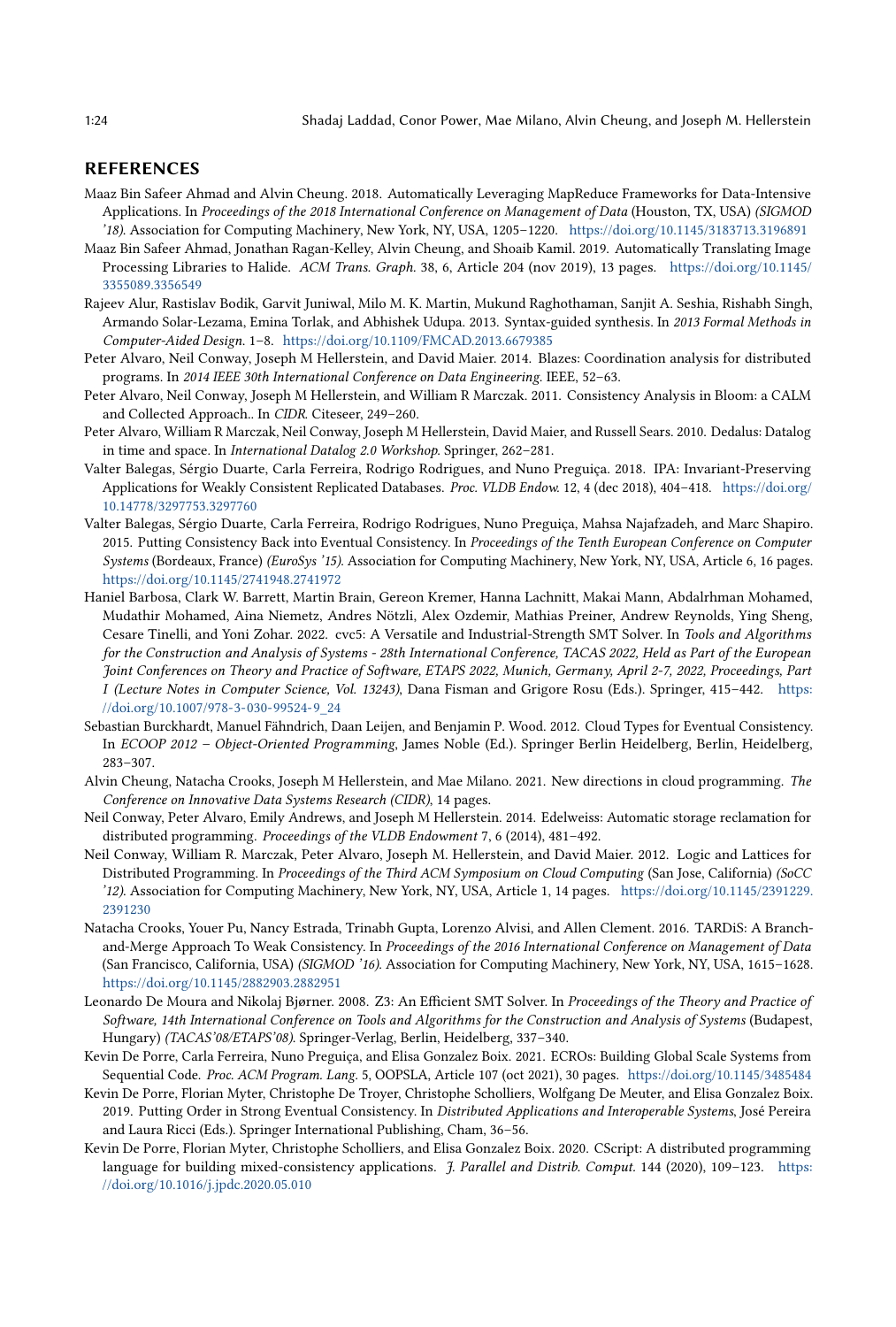- <span id="page-24-4"></span>Giuseppe DeCandia, Deniz Hastorun, Madan Jampani, Gunavardhan Kakulapati, Avinash Lakshman, Alex Pilchin, Swaminathan Sivasubramanian, Peter Vosshall, and Werner Vogels. 2007. Dynamo: Amazon's highly available key-value store. ACM SIGOPS operating systems review 41, 6 (2007), 205–220.
- <span id="page-24-10"></span>Alan Demers, Dan Greene, Carl Hauser, Wes Irish, John Larson, Scott Shenker, Howard Sturgis, Dan Swinehart, and Doug Terry. 1987. Epidemic Algorithms for Replicated Database Maintenance. In Proceedings of the Sixth Annual ACM Symposium on Principles of Distributed Computing (Vancouver, British Columbia, Canada) (PODC '87). Association for Computing Machinery, New York, NY, USA, 1–12. <https://doi.org/10.1145/41840.41841>
- <span id="page-24-8"></span>Victor B. F. Gomes, Martin Kleppmann, Dominic P. Mulligan, and Alastair R. Beresford. 2017. Verifying Strong Eventual Consistency in Distributed Systems. Proc. ACM Program. Lang. 1, OOPSLA, Article 109 (oct 2017), 28 pages. [https:](https://doi.org/10.1145/3133933) [//doi.org/10.1145/3133933](https://doi.org/10.1145/3133933)
- <span id="page-24-20"></span>Alexey Gotsman, Hongseok Yang, Carla Ferreira, Mahsa Najafzadeh, and Marc Shapiro. 2016. 'Cause I'm Strong Enough: Reasoning about Consistency Choices in Distributed Systems. In Proceedings of the 43rd Annual ACM SIGPLAN-SIGACT Symposium on Principles of Programming Languages (St. Petersburg, FL, USA) (POPL '16). Association for Computing Machinery, New York, NY, USA, 371–384. <https://doi.org/10.1145/2837614.2837625>
- <span id="page-24-12"></span>Joel David Hamkins. 2021. The lattice of sets of natural numbers is rich. [http://jdh.hamkins.org/the-lattice-of-sets-of](http://jdh.hamkins.org/the-lattice-of-sets-of-natural-numbers-is-rich/)[natural-numbers-is-rich/,](http://jdh.hamkins.org/the-lattice-of-sets-of-natural-numbers-is-rich/) accessed 04/15/2022.
- <span id="page-24-2"></span>Joseph M Hellerstein and Peter Alvaro. 2020. Keeping CALM: when distributed consistency is easy. Commun. ACM 63, 9 (2020), 72–81.
- <span id="page-24-6"></span>Todd Hoff. 2014. How League Of Legends Scaled Chat To 70 Million Players - It Takes Lots Of Minions. [http://highscalability.](http://highscalability.com/blog/2014/10/13/how-league-of-legends-scaled-chat-to-70-million-players-it-t.html) [com/blog/2014/10/13/how-league-of-legends-scaled-chat-to-70-million-players-it-t.html](http://highscalability.com/blog/2014/10/13/how-league-of-legends-scaled-chat-to-70-million-players-it-t.html)
- <span id="page-24-15"></span>Brandon Holt, James Bornholt, Irene Zhang, Dan Ports, Mark Oskin, and Luis Ceze. 2016. Disciplined Inconsistency with Consistency Types. In Proceedings of the Seventh ACM Symposium on Cloud Computing (Santa Clara, CA, USA) (SoCC '16). Association for Computing Machinery, New York, NY, USA, 279–293. <https://doi.org/10.1145/2987550.2987559>
- <span id="page-24-14"></span>Farzin Houshmand and Mohsen Lesani. 2019. Hamsaz: Replication Coordination Analysis and Synthesis. Proc. ACM Program. Lang. 3, POPL, Article 74 (jan 2019), 32 pages. <https://doi.org/10.1145/3290387>
- <span id="page-24-1"></span>Patrick Hunt, Mahadev Konar, Flavio P. Junqueira, and Benjamin Reed. 2010. ZooKeeper: Wait-Free Coordination for Internet-Scale Systems. In Proceedings of the 2010 USENIX Conference on USENIX Annual Technical Conference (Boston, MA) (USENIXATC'10). USENIX Association, USA, 11.
- <span id="page-24-17"></span>Gowtham Kaki, Kapil Earanky, KC Sivaramakrishnan, and Suresh Jagannathan. 2018. Safe Replication through Bounded Concurrency Verification. Proc. ACM Program. Lang. 2, OOPSLA, Article 164 (oct 2018), 27 pages. [https://doi.org/10.](https://doi.org/10.1145/3276534) [1145/3276534](https://doi.org/10.1145/3276534)
- <span id="page-24-13"></span>Gowtham Kaki, Swarn Priya, KC Sivaramakrishnan, and Suresh Jagannathan. 2019. Mergeable Replicated Data Types. Proc. ACM Program. Lang. 3, OOPSLA, Article 154 (oct 2019), 29 pages. <https://doi.org/10.1145/3360580>
- <span id="page-24-9"></span>Shoaib Kamil, Alvin Cheung, Shachar Itzhaky, and Armando Solar-Lezama. 2016. Verified Lifting of Stencil Computations. SIGPLAN Not. 51, 6 (jun 2016), 711–726. <https://doi.org/10.1145/2980983.2908117>
- <span id="page-24-5"></span>Martin Kleppmann and Alastair R. Beresford. 2017. A Conflict-Free Replicated JSON Datatype. IEEE Transactions on Parallel and Distributed Systems 28, 10 (2017), 2733–2746. <https://doi.org/10.1109/TPDS.2017.2697382>
- <span id="page-24-7"></span>Rusty Klophaus. 2010. Riak Core: Building Distributed Applications without Shared State. In ACM SIGPLAN Commercial Users of Functional Programming (Baltimore, Maryland) (CUFP '10). Association for Computing Machinery, New York, NY, USA, Article 14, 1 pages. <https://doi.org/10.1145/1900160.1900176>
- <span id="page-24-19"></span>Lindsey Kuper and Ryan R. Newton. 2013. LVars: Lattice-Based Data Structures for Deterministic Parallelism. In Proceedings of the 2nd ACM SIGPLAN Workshop on Functional High-Performance Computing (Boston, Massachusetts, USA) (FHPC '13). Association for Computing Machinery, New York, NY, USA, 71–84. <https://doi.org/10.1145/2502323.2502326>
- <span id="page-24-3"></span>Avinash Lakshman and Prashant Malik. 2010. Cassandra: A Decentralized Structured Storage System. SIGOPS Oper. Syst. Rev. 44, 2 (apr 2010), 35–40. <https://doi.org/10.1145/1773912.1773922>
- <span id="page-24-11"></span>Leslie Lamport. 1978. Time, Clocks, and the Ordering of Events in a Distributed System. Commun. ACM 21, 7 (jul 1978), 558–565. <https://doi.org/10.1145/359545.359563>
- <span id="page-24-0"></span>Leslie Lamport. 1998. The part-time parliament. ACM Transactions on Computer Systems 16, 2 (May 1998), 133–169. <https://doi.org/10.1145/279227.279229>
- <span id="page-24-18"></span>Cheng Li, Joao Leitão, Allen Clement, Nuno Preguiça, Rodrigo Rodrigues, and Viktor Vafeiadis. 2014. Automating the Choice of Consistency Levels in Replicated Systems. In 2014 USENIX Annual Technical Conference (USENIX ATC 14). USENIX Association, Philadelphia, PA, 281–292. [https://www.usenix.org/conference/atc14/technical-sessions/presentation/li\\_](https://www.usenix.org/conference/atc14/technical-sessions/presentation/li_cheng_2) [cheng\\_2](https://www.usenix.org/conference/atc14/technical-sessions/presentation/li_cheng_2)
- <span id="page-24-16"></span>Cheng Li, Daniel Porto, Allen Clement, Johannes Gehrke, Nuno Preguiça, and Rodrigo Rodrigues. 2012. Making Geo-Replicated Systems Fast as Possible, Consistent when Necessary. In 10th USENIX Symposium on Operating Systems Design and Implementation (OSDI 12). USENIX Association, Hollywood, CA, 265–278. [https://www.usenix.org/conference/](https://www.usenix.org/conference/osdi12/technical-sessions/presentation/li) [osdi12/technical-sessions/presentation/li](https://www.usenix.org/conference/osdi12/technical-sessions/presentation/li)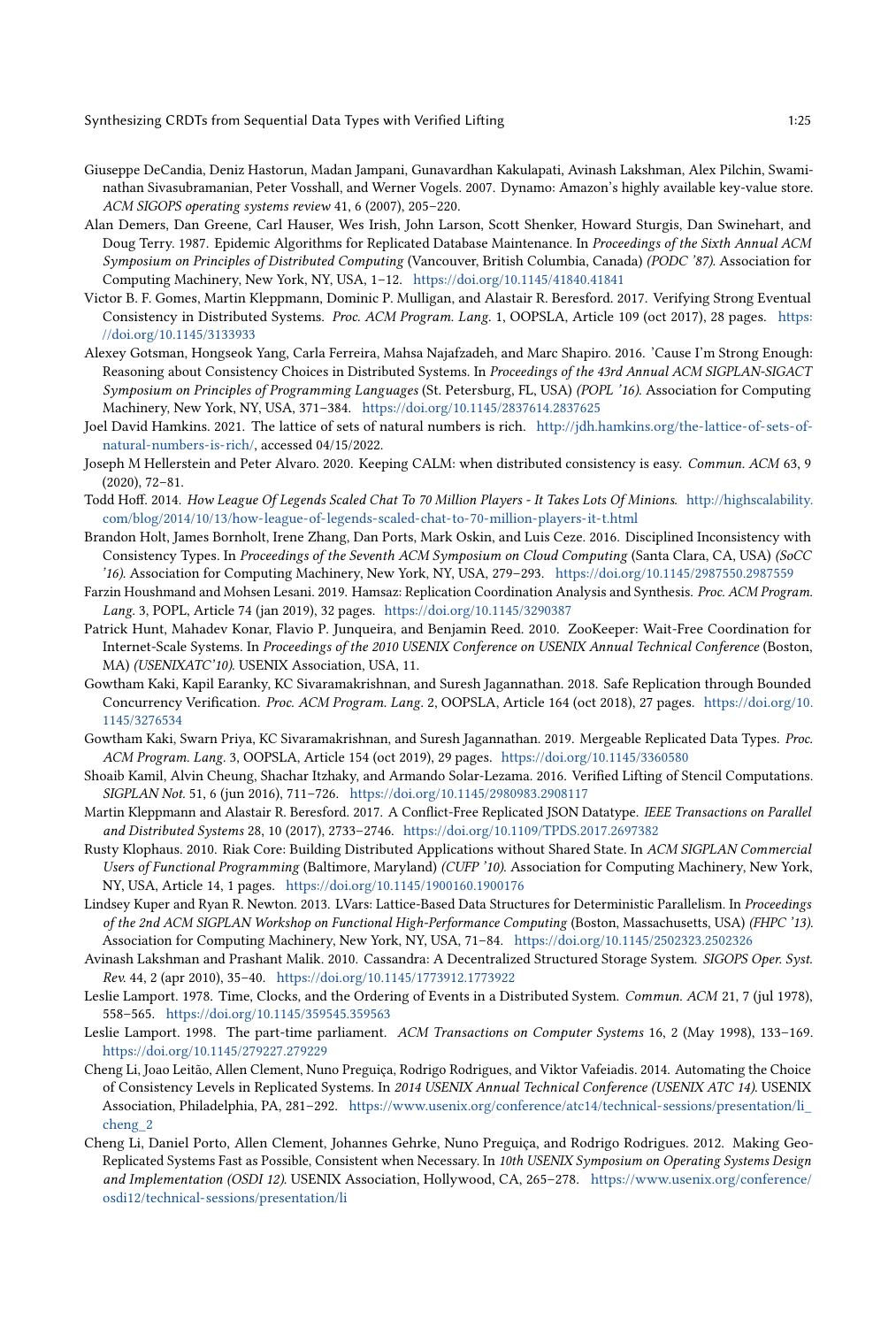- <span id="page-25-13"></span>Xiao Li, Farzin Houshmand, and Mohsen Lesani. 2020. Hampa: Solver-Aided Recency-Aware Replication. In Computer Aided Verification, Shuvendu K. Lahiri and Chao Wang (Eds.). Springer International Publishing, Cham, 324–349.
- <span id="page-25-17"></span>Yiyun Liu, James Parker, Patrick Redmond, Lindsey Kuper, Michael Hicks, and Niki Vazou. 2020. Verifying Replicated Data Types with Typeclass Refinements in Liquid Haskell. Proc. ACM Program. Lang. 4, OOPSLA, Article 216 (nov 2020), 30 pages. <https://doi.org/10.1145/3428284>
- <span id="page-25-16"></span>Christopher Meiklejohn and Peter Van Roy. 2015. Lasp: A Language for Distributed, Coordination-Free Programming. In Proceedings of the 17th International Symposium on Principles and Practice of Declarative Programming (Siena, Italy) (PPDP '15). Association for Computing Machinery, New York, NY, USA, 184–195. <https://doi.org/10.1145/2790449.2790525>
- <span id="page-25-15"></span>Mae Milano and Andrew C. Myers. 2018. MixT: A Language for Mixing Consistency in Geodistributed Transactions. In Proceedings of the 39th ACM SIGPLAN Conference on Programming Language Design and Implementation (Philadelphia, PA, USA) (PLDI 2018). Association for Computing Machinery, New York, NY, USA, 226–241. [https://doi.org/10.1145/](https://doi.org/10.1145/3192366.3192375) [3192366.3192375](https://doi.org/10.1145/3192366.3192375)
- <span id="page-25-9"></span>Matthew Milano, Rolph Recto, Tom Magrino, and Andrew C. Myers. 2019. A Tour of Gallifrey, a Language for Geodistributed Programming. In 3rd Summit on Advances in Programming Languages (SNAPL 2019) (Leibniz International Proceedings in Informatics (LIPIcs), Vol. 136), Benjamin S. Lerner, Rastislav Bodík, and Shriram Krishnamurthi (Eds.). Schloss Dagstuhl– Leibniz-Zentrum fuer Informatik, Dagstuhl, Germany, 11:1–11:19. <https://doi.org/10.4230/LIPIcs.SNAPL.2019.11>
- <span id="page-25-6"></span>Kartik Nagar and Suresh Jagannathan. 2019. Automated Parameterized Verification of CRDTs. [https://doi.org/10.48550/](https://doi.org/10.48550/ARXIV.1905.05684) [ARXIV.1905.05684](https://doi.org/10.48550/ARXIV.1905.05684)
- <span id="page-25-0"></span>Diego Ongaro and John Ousterhout. 2014. In Search of an Understandable Consensus Algorithm. In Proceedings of the 2014 USENIX Conference on USENIX Annual Technical Conference (Philadelphia, PA) (USENIX ATC'14). USENIX Association, USA, 305–320.
- <span id="page-25-4"></span>Raymond Roestenburg, Rob Williams, and Robertus Bakker. 2016. Akka in action. Simon and Schuster.
- <span id="page-25-5"></span>Marc Shapiro, Nuno Preguiça, Carlos Baquero, and Marek Zawirski. 2011a. A comprehensive study of convergent and commutative replicated data types. Ph.D. Dissertation. Inria–Centre Paris-Rocquencourt; INRIA.
- <span id="page-25-1"></span>Marc Shapiro, Nuno Preguiça, Carlos Baquero, and Marek Zawirski. 2011b. Conflict-free replicated data types. In Symposium on Self-Stabilizing Systems. Springer, 386–400.
- <span id="page-25-14"></span>KC Sivaramakrishnan, Gowtham Kaki, and Suresh Jagannathan. 2015. Declarative Programming over Eventually Consistent Data Stores. In Proceedings of the 36th ACM SIGPLAN Conference on Programming Language Design and Implementation (Portland, OR, USA) (PLDI '15). Association for Computing Machinery, New York, NY, USA, 413–424. [https://doi.org/10.](https://doi.org/10.1145/2737924.2737981) [1145/2737924.2737981](https://doi.org/10.1145/2737924.2737981)
- <span id="page-25-12"></span>Anirudh Sivaraman, Alvin Cheung, Mihai Budiu, Changhoon Kim, Mohammad Alizadeh, Hari Balakrishnan, George Varghese, Nick McKeown, and Steve Licking. 2016. Packet Transactions: High-Level Programming for Line-Rate Switches. In Proceedings of the 2016 ACM SIGCOMM Conference (Florianopolis, Brazil) (SIGCOMM '16). Association for Computing Machinery, New York, NY, USA, 15–28. <https://doi.org/10.1145/2934872.2934900>
- <span id="page-25-10"></span>Tim Soethout, Tijs van der Storm, and Jurgen J. Vinju. 2019. Static Local Coordination Avoidance for Distributed Objects. In Proceedings of the 9th ACM SIGPLAN International Workshop on Programming Based on Actors, Agents, and Decentralized Control (Athens, Greece) (AGERE 2019). Association for Computing Machinery, New York, NY, USA, 21–30. [https:](https://doi.org/10.1145/3358499.3361222) [//doi.org/10.1145/3358499.3361222](https://doi.org/10.1145/3358499.3361222)
- <span id="page-25-11"></span>Vimala Soundarapandian, Adharsh Kamath, Kartik Nagar, and KC Sivaramakrishnan. 2022. Certified Mergeable Replicated Data Types. In Proceedings of the 43rd ACM SIGPLAN Conference on Programming Language Design and Implementation (San Diego, CA, USA) (PLDI 2022). Association for Computing Machinery, New York, NY, USA, 16 pages.
- <span id="page-25-8"></span>Emina Torlak and Rastislav Bodik. 2013. Growing Solver-Aided Languages with Rosette. In Proceedings of the 2013 ACM International Symposium on New Ideas, New Paradigms, and Reflections on Programming & Software (Indianapolis, Indiana, USA) (Onward! 2013). Association for Computing Machinery, New York, NY, USA, 135–152. [https://doi.org/10.1145/](https://doi.org/10.1145/2509578.2509586) [2509578.2509586](https://doi.org/10.1145/2509578.2509586)
- <span id="page-25-2"></span>Werner Vogels. 2009. Eventually Consistent. Commun. ACM 52, 1 (jan 2009), 40–44. <https://doi.org/10.1145/1435417.1435432>
- <span id="page-25-19"></span>Chao Wang, Constantin Enea, Suha Orhun Mutluergil, and Gustavo Petri. 2019. Replication-Aware Linearizability. In Proceedings of the 40th ACM SIGPLAN Conference on Programming Language Design and Implementation (Phoenix, AZ, USA) (PLDI 2019). Association for Computing Machinery, New York, NY, USA, 980–993. [https://doi.org/10.1145/3314221.](https://doi.org/10.1145/3314221.3314617) [3314617](https://doi.org/10.1145/3314221.3314617)
- <span id="page-25-3"></span>Stephane Weiss, Pascal Urso, and Pascal Molli. 2009. Logoot: A Scalable Optimistic Replication Algorithm for Collaborative Editing on P2P Networks. In 2009 29th IEEE International Conference on Distributed Computing Systems. 404–412. [https:](https://doi.org/10.1109/ICDCS.2009.75) [//doi.org/10.1109/ICDCS.2009.75](https://doi.org/10.1109/ICDCS.2009.75)
- <span id="page-25-7"></span>Chenggang Wu, Jose Faleiro, Yihan Lin, and Joseph Hellerstein. 2018. Anna: A KVS for Any Scale. In 2018 IEEE 34th International Conference on Data Engineering (ICDE). 401–412. <https://doi.org/10.1109/ICDE.2018.00044>
- <span id="page-25-18"></span>Peter Zeller, Annette Bieniusa, and Arnd Poetzsch-Heffter. 2014. Formal Specification and Verification of CRDTs. In Formal Techniques for Distributed Objects, Components, and Systems, Erika Ábrahám and Catuscia Palamidessi (Eds.). Springer